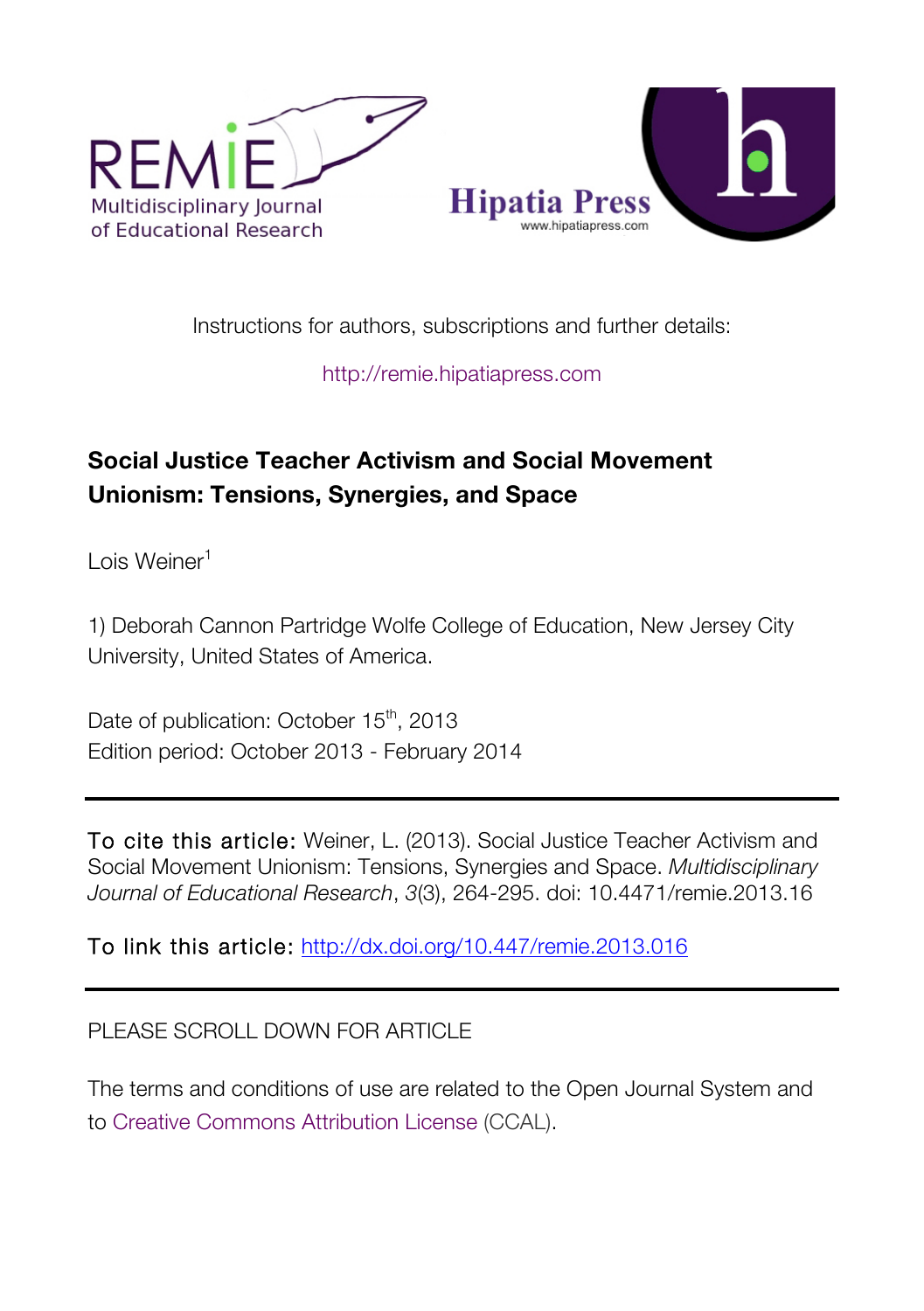*REMIE – Multidisciplinary Journal of Educational Research, Vol. 3 No. 3 October 2013 pp. 264-295*

# **Social Justice Teacher Activism and Social Movement Unionism: Tensions, Synergies, and Space**

Lois Weiner *New Jersey City University*

#### **Abstract**

Though the titles and acronyms of policies differ from one country to another, throughout the world a political project has taken root with the assumption that to reduce poverty and inequality, governments should privatize school systems, alter teaching from a career to contract labor, use standardized tests to make students and teachers accountable, and curtail the power and legal rights of teachers unions. This article explores how teacher activists might help reverse neoliberal educational politics by developing mutually-respectful collaborations among teachers, parents and youth in poor communities, in school-based and system-wide partnerships that involve teachers unions. Analyzing events as they were experienced and influenced by a New York City-based NGO of teachers committed to educational justice, the author examines the landscape of educational reform politics and the creation of new spaces and organizational forms not confined by collective bargaining jurisdictions and traditional bargaining demands. The study suggests that development of a social movement of teachers that might edge teachers unions in the direction of social movement teacher unionism may not occur in a linear fashion. Rather, a complex push-pull dynamic occurs with each change, opening and retracting space, remaking networks and influencing longstanding personal ties among activists.

**Keywords:** Teacher unions; educational politics; neoliberalism.

2013 Hipatia Press ISSN: 2014-2862 DOI: 10.4471/remie.2013.16

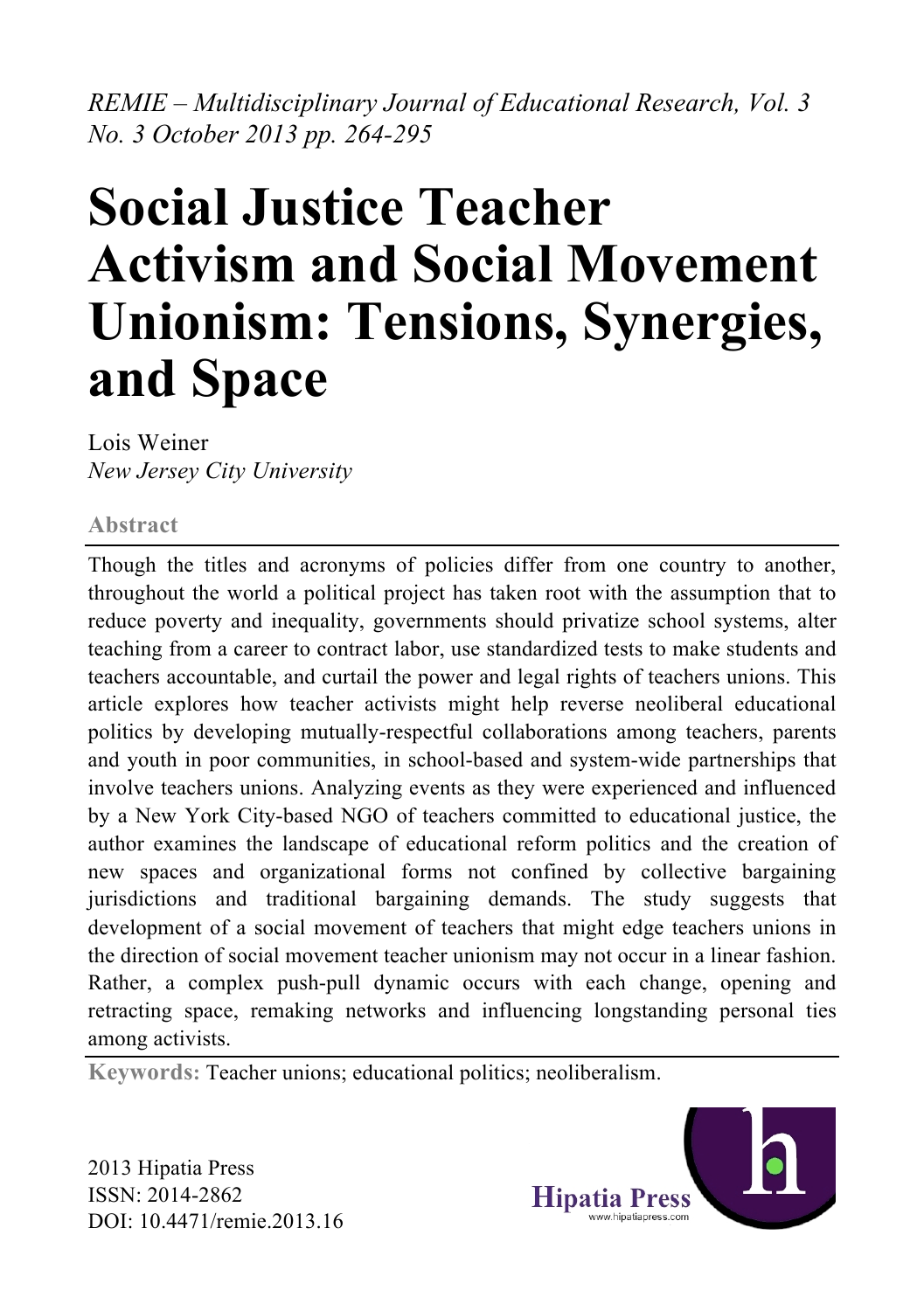*REMIE – Multidisciplinary Journal of Educational Research, Vol. 3 No. 3 October 2013 pp. 264-295*

## **Activismo del Profesorado por la Justicia Social y Movimiento Social Sindical: Tensiones, Sinergias y Espacio**

Lois Weiner *New Jersey City University*

#### **Resumen**

Aunque los títulos y acrónimos de las políticas difieran de un país a otro, en todo el mundo, un proyecto político basado en la suposición que para reducir la pobreza y la desigualdad, los gobiernos han de privatizar los sistemas escolares, está alterando la docencia desde la promoción hasta el contrato laboral, el uso de tests estandarizados para rendir cuentas con el profesorado y el alumnado, así como el recorte del poder y de los derechos legales de los sindicatos de profesorado. Este artículo explora como el activismo del profesorado puede ayudar a cambiar la política educativa neoliberal establiendo colaboraciones de mútuo respeto entre profesorado, familias y jóvenes de comunidades en desventaja, en un sistema de partenariado con base en la escuela y que involucra a los sindicatos del profesorado. Analizando los eventos promovidos por una ONG de profesorado comprometidos con la justicia educativa en Nueva York, la autora examina como se crean nuevos espacios y formas de organización no confinadas a procesos de negociación colectiva tradicionales. El estudio sugiere que el desarrollo de un movimiento social de profesorado que pueda acercarse al de un movimiento social de profesorado podría no ocurrir de forma lineal. Más bien , resultaría fruto de dinámicas complejas de acción-reacción a cada cambio, apertura o cierre de espacios, regeneración de redes e influencia de lazos personales duraderos entre activistas.

**Palabras clave:** Sindicatos de profesorado, política educativa, neoliberalismo.

2013 Hipatia Press ISSN: 2014-2862 DOI: 10.4471/remie.2013.16

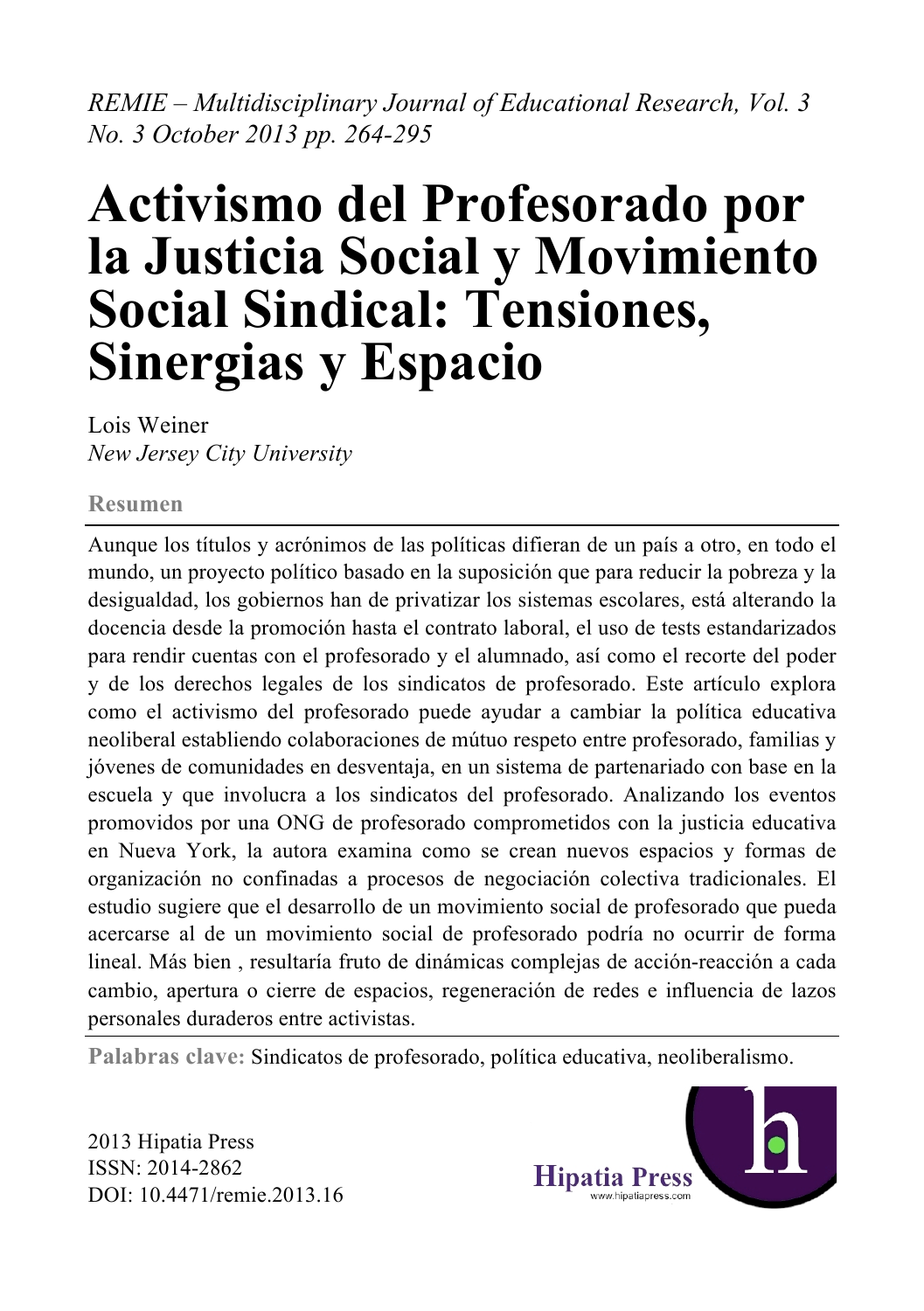hough the titles and acronyms of policies differ from one country to another, throughout the world a political project has taken root with the assumption that to reduce poverty and inequality, governments should privatize school systems, alter teaching from a career to contract labor, use standardized tests to make students and teachers accountable, and curtail the power and legal rights of teachers unions (Compton & Weiner, 2008; Lipman, 2011; Robertson, 2000). Although the stated purpose of this global project, described as "neoliberal" in much of the world, is to increase educational opportunity, critical analysis about its effects in the global south (Klees, 2002; Klees, 2008; Ramos, 1999; Stromquist, 2002) and the US (Lipman, 2004; Gandara, 2009; Ravitch, 2010) indicates that these policies, in fact, do the opposite, intensifying social stratification and poverty. **T**

This article explores one aspect of the struggles through which teacher activists might help reverse neoliberal educational politics: by developing mutually-respectful collaborations among teachers, parents and youth in poor communities, in school-based and system-wide partnerships that involve teachers unions. The study focuses on the nexus between social justice activism and union reform, drawing on analyses about the need for labor to adopt the self-conception of "social movement unionism" (Moody, 2007; Ross, 2007) to explore how teachers might develop new spaces and organizational forms not confined by collective bargaining jurisdictions and traditional bargaining demands, spaces to support development of a social movement of teachers that would, in turn, edge teachers unions in the direction of social movement teacher unionism (Weiner, 2013).

Gindin (2012) and Aronowitz (2011a, 2011b) argue that unions have been sufficiently weakened by the neoliberal assault that they can no longer depend on traditional contract fights to protect economic gains. To push back on neoliberalism, Gindin and Aronowitz suggest that unions and workers need to create new spaces and organizations, a space such as the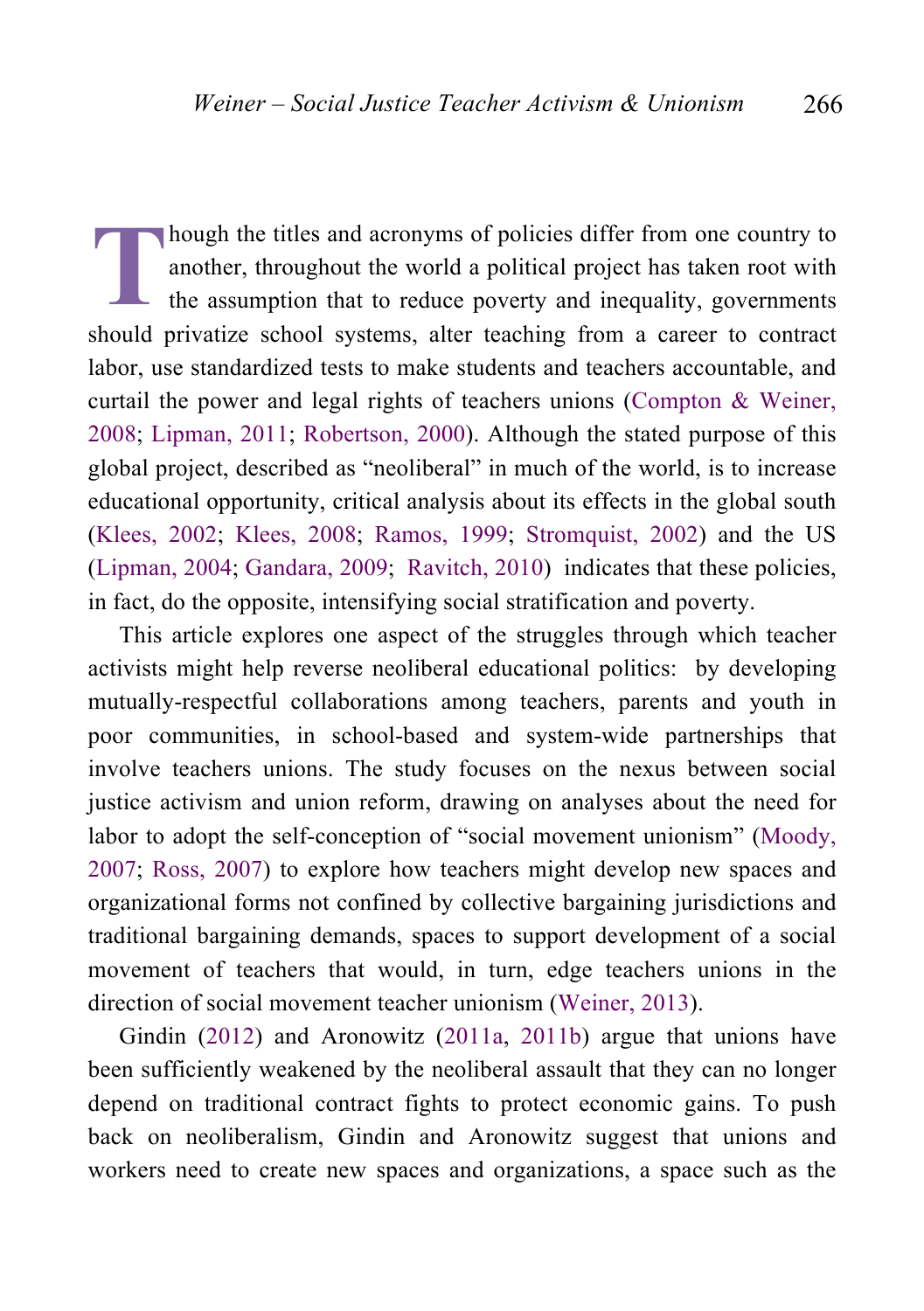Greater Toronto Workers Assembly (Dealy, 2010), that develop networks and campaigns across sections/industries, redefining the union's purposes and operations through collaborations with communities and social justice activists.

In this article, I draw on a study I conducted jointly with Sally Lee, Director of Teachers Unite (TU), presented to the American Educational Research Association Special Interest Group on teachers' work and teachers unions in May 2013. Our study examined how Teachers Unite (TU), a membership organization of teachers in New York City supporting educational justice among students, parents, teachers, and the teachers union, city-wide and at the school site, might help create new space. In this article I use findings from that study but recast the analysis (Sally has contributed ideas about the new analysis but the ideas are my own and I am solely responsible for its conclusions). In this article I describe the original study and then explore alternative ways of understanding our findings.

TU has commitments to youth and parent organizing and to "social movement unionism" (defined subsequently). From its inception, TU conceptualized the project of improving schooling for all children as requiring transformation of the city teachers union, the United Federation of Teachers (UFT), the controlling force in the national union (American Federation of Teachers, AFT) and the Education International (EI), the international confederation of teachers unions (Weiner, 2012). TU is allied with community groups on restorative justice projects, such as altering school climate to support learning and disrupt the school-to-prison pipeline. It also supports teachers who are trying to build democratic, progressive union chapters that work as respectful equals with parents, students, and other school workers.

#### **Theoretical Framework**

Like other labor unions, teachers unions have experienced a significant erosion of political and economic power, a result of neoliberalism's political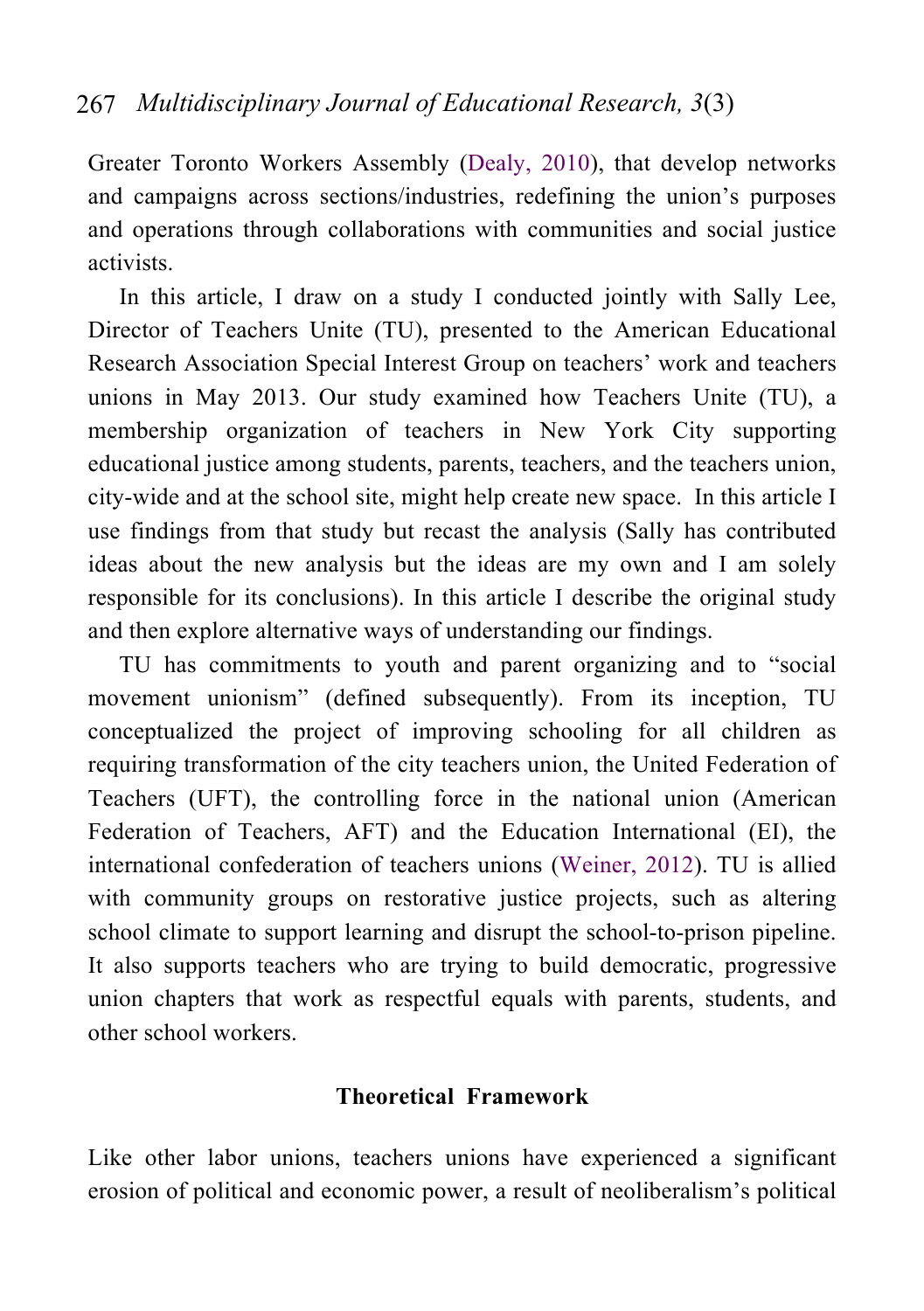ascendancy and success in turning back the egalitarian initiatives of the welfare state (Stevenson, 2010). The neoliberal project has been marked by sustained attacks on teacher unions in order to weaken their capacity to protect systems of public education and erode their capacity to protect teachers, who play a key ideological role in the society (Compton & Weiner, 2008; Stevenson, 2010). Union reformers in the US have for decades attempted to replace "business" or "service" union approach with "social movement unionism," a model more prevalent outside the US (Moody, 2007; Early, 2009). In North America, the term "social justice unionism" is often used to identify an alternative to the "business" or "service" model. Therefore, a clarification of terms is essential.

The model of "service" or "business" unionism, dominant for decades in US teachers unions, configures the union as a business that exists to provide services to members, including lower rates for auto insurance; benefits from a welfare fund; pension advice; negotiating a contract, and perhaps filing a grievance. Officers and staff make decisions on the members' behalf. Other than voting on a contract and electing officers every few years, members are passive. They are obliged to pay dues and accept the leadership's expertise.

 In response to what was, in retrospect, the first iteration of the neoliberal project in the 1992, some progressive education activists, researchers, and teacher union officials argued that teachers unions should respond to the calls for "excellence" and "accountability" in education by spurning stances that made them resemble "industrial unions." Teachers unions, they argued, needed to be more conciliatory about changes to schools that would benefit students. One group, advocates of "professional unionism," argued for eliminating collective bargaining agreements, replacing them with "trust agreements," so as to jettison the contentiousness of labor-management struggle. Teachers should be professionals who assumed responsibility for educational outcomes (Kerchner and Koppich, 1993). Another segment of teacher activists argued for a "social justice teacher unionism" that would advocate on social justice issues in education and society, making support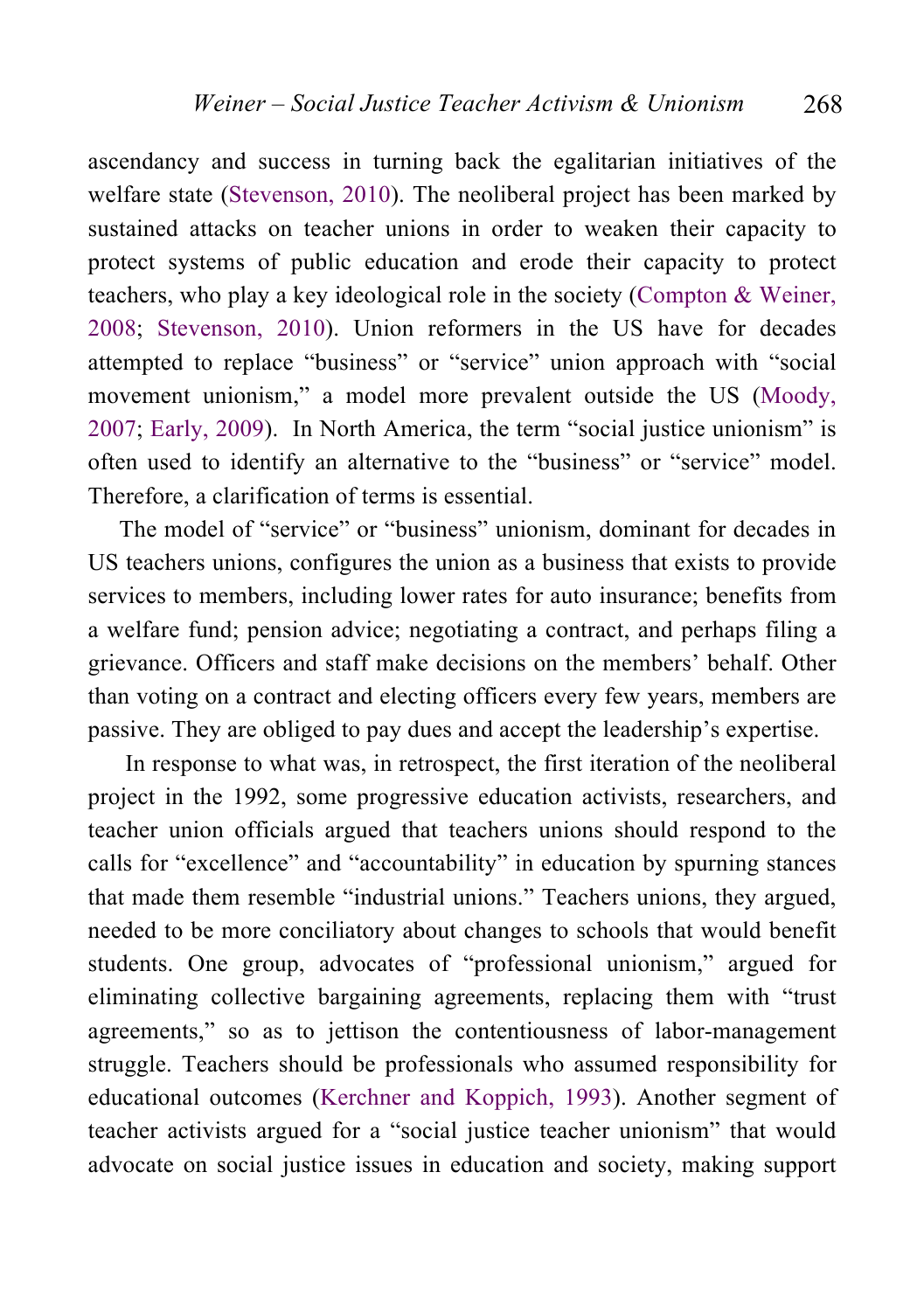for these broader struggles an essential element of the union's identity (Petersen, 1997). One critique of "social justice teacher unionism" pointed to its reluctance to address traditional concerns about work and wages and its confusion about how to respond to reforms that introduced the managementlabor collaboration heralded in private industry (Weiner, 1998). "Trust agreements" would replace contracts and traditional collective bargaining. Unions were pressed to accept peer evaluation procedures to rid schools of unsatisfactory teachers and a new category of "master teachers" to give superior teachers an economic and professional incentive to remain in the profession. Teacher union activists and officials who contested these changes were often cast as - and considered themselves - advocates of the kind of collective bargaining associated with industrial unions. They argued that a salary schedule basing pay increases only on years of education and teaching experience was essential to protect teachers from administrative fiat and that supervision of teacher quality was the responsibility of management (administration), not teachers themselves. Though it is interesting to note the relationship of this earlier debate to current policies linking "pay to performance" based on students' standardized test scores and administrator evaluations, exploration of that question goes beyond the scope of this study.

Ross (2007) argues that in categorizing a union, one must examine both its stated objectives and how the aims are operationalized, in the union's internal life and its work with allies. She observes that while a union that states a commitment to social justice may "may mobilize members, they can do so in conditions largely defined by leaders...[that] can be easily accommodated within and could even reinforce top-down practices." (p. 13). Drawing on Gindin's work, she notes the distinction between "mobilizational and democratizing approaches to union renewal, and in particular, how tactics are framed and utilized." She advances Gindin's description of "social movement unionism" as combining an "an antieconomistic, anti-sectionalist, and transformative vision with mobilizing repertoires and organizational forms in which workers don't just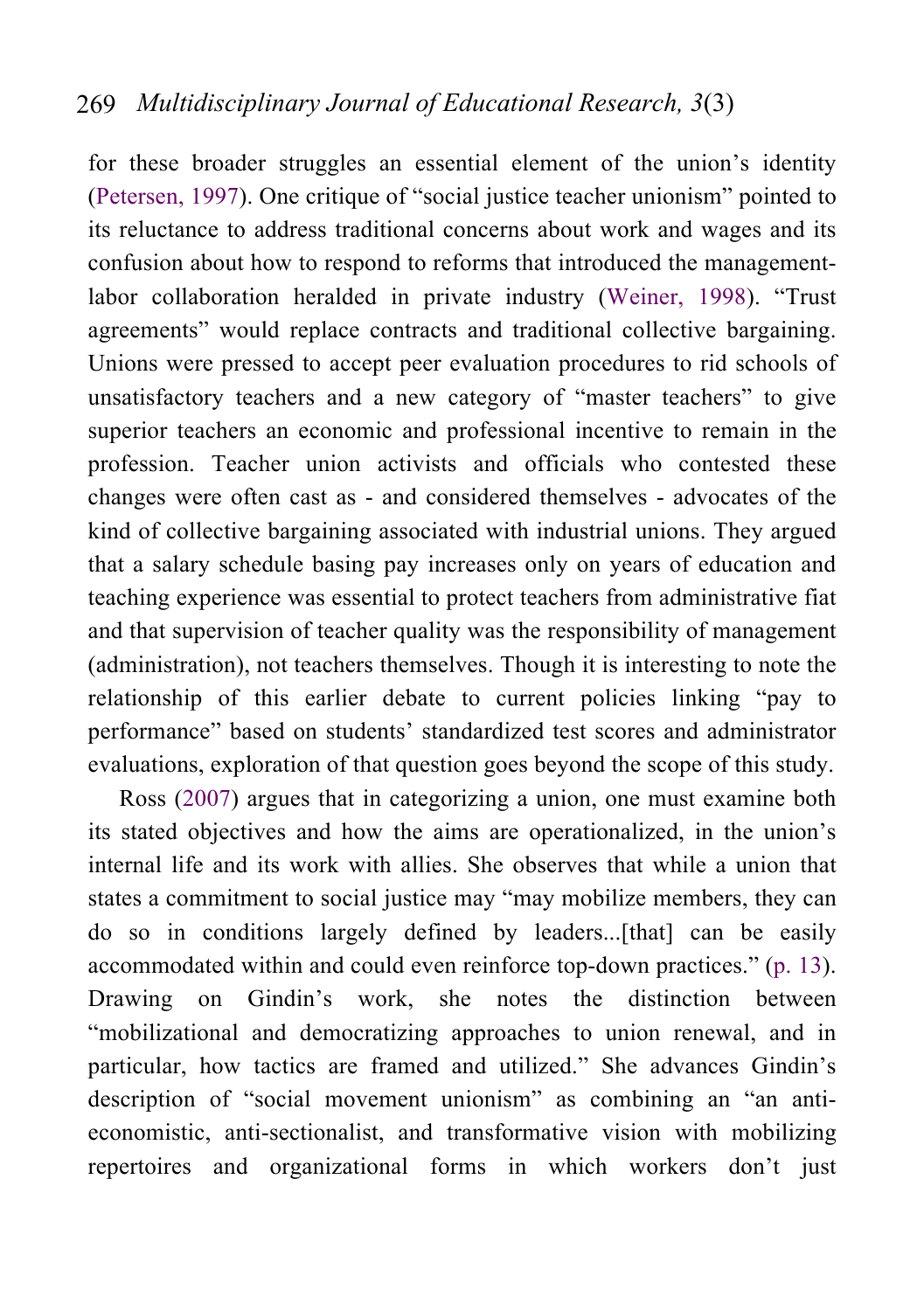'participate': they 'actively lead' and have democratic control over 'the fight for everything that affects working people' in their union, their communities and their country." (p. 28). To understand how this distinction might be applied to teacher unionism, I suggest that though the British Colombia Teachers Federation calls itself a "social justice teachers union," it probably resembles much more closely a "social movement union" as Ross (and Gindin) define it.

While there is consensus that unions have been greatly weakened, some union officers and activists argue that as weak as unions are, they provide needed protections; collective bargaining and contracts should not be jettisoned in the search for new forms of organization (Perez, 2012). Lier and Stokke (2006) suggest that creation of new spaces and organizations that express workers' interests and yet draw support and involvement from poor people raises problems that social movement unions have not anticipated.

#### **Background and significance of the study**

In pursuing the idea of new spaces for teachers unions, it's important to clarify that unions have longed formed coalitions with other unions and with community groups. However, most often these coalitions with labor unions have existed on a "purely transactional,'I'll-scratch-your-back-if-you-scratchmine' basis" (Dean & Rathke, 2008, p. 56). Elsewhere I explain that neoliberalism's usurpation of the rhetoric of combatting educational inequality (Compton & Weiner, 2008) has made creation of alliances with parents more urgent and establishes the importance of examining what is happening when teachers try to create those spaces, as does this study.

Moreover, creating spaces in which teachers, teachers unions, poor and working parents, students, and communities collaborate in struggles for social justice needs to be understood as simultaneously local and global, configured by the history of an educational authority and community as well as by the "leaning between hegemony and conspiracy" (Kuehn, 2004) that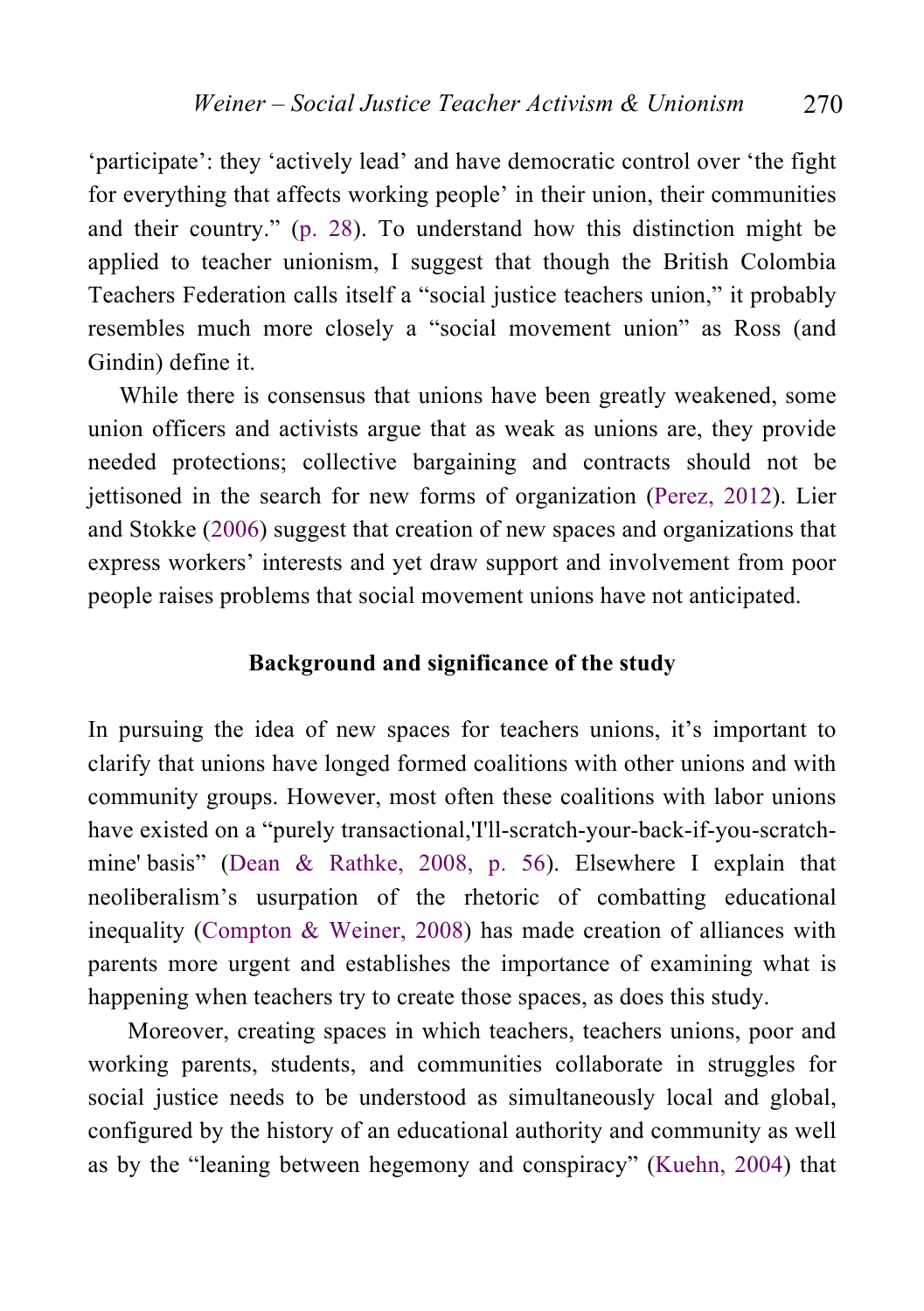characterizes neoliberalism's global project in education. One factor that influences creation of space is the extent to which school control has been contested by parents, as well as relationships between teachers and parents in these struggles (Lipman, 2011). For instance, current efforts by the reform leadership of the Chicago Teachers Union (CTU) to develop alliances with parent and community activists occur in a school system that saw many lowincome parents seize the opportunity to make changes when School Councils were created (Fine, 1993; Wong, 1998; Shipps, 1997). On the one hand, the CTU did not block legislation creating the School Councils, but on the other hand neither did it actively support their development. In contrast, in New York City, parental voice in schools has been considered problematic by teacher union officials for decades, a legacy of the bitter Ocean Hill-Brownsville strikes waged by the New York City teachers union against community control (Berube, 1988). Given these disparate histories, respectful alliances between teachers, their union, and poor parents of color are, arguably, more needed - and more difficult to develop in New York than in Chicago. Chicago's history cannot be duplicated but we may be able to produce an operationally equivalent space in New York, one that supports mobilization of union members, parents, community and students in its push against neoliberal reforms. The study Sally and I conducted sought to illuminate what occurs when activist teachers try to build the union and simultaneously work side-by-side with poor parents of color, in a city that has few, if any, models of these two tasks being joined.

#### **Methodology and study design**

Our study adapted the methodology and theoretical framework used by Lier and Stokke (2006) in their analysis of relations between the South African Municipal Workers Union (SAMWU), a union that self-identifies as a social movement union, and the Cape Town Anti-Privatisation Forum, a network of community groupings, NGOs, activists and trade unions opposed to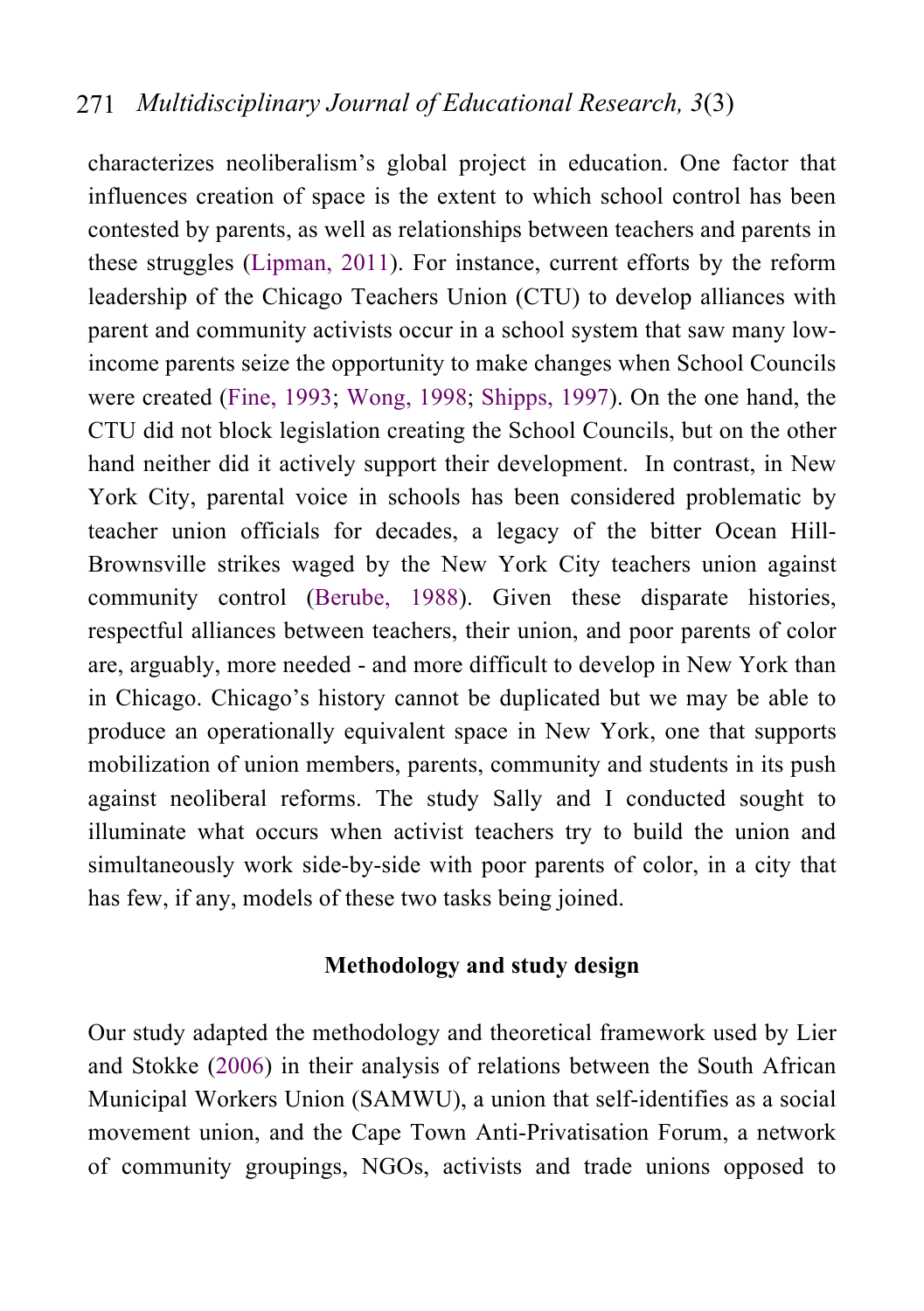privatization of services. Union activists pressed SAMWU to pull together the Forum, to broaden SAMWU's base among poor residents in Cape Town and build a coalition that would protect the interests of the poor and workers on diverse social issues. Following the methodology used by Lier and Stokke (2006), we planned data collection to include notes of meetings the authors attended and interviews with key figures in the organization's creation; archival data, including the organization's mission statement and minutes of meetings. As explained later in the findings, we altered our data collection strategies to address the shifting political terrain of educational politics, locally and globally, as well as our capacities as participantobservers.

While Lier and Stokke's study examined a new space and organization formed by a self-described social movement union, our study looked at the effort to develop a new space outside the official union organization, one that had the intention of affecting the formation of a reform caucus within the union. The UFT's mode of organization and expressed goals align it with the "service" model. In contrast TU undertakes projects that are smaller in scale but equivalent in their intent to the Forum. TU members have served as allies, partners, and steering committee members in the Dignity in Schools Campaign in New York City as well as working side-by-side with youth organizations. Simultaneously, TU has sponsored workshops to help teachers with the skills and knowledge they need to develop union chapters (school site organizations) that are democratic and defend concerns of teachers, students, and parents. As do some workers' rights organizations, TU at one time helped to connect workers (teachers) with jobs, with a job bulletin board on its website to connect teachers with NYC public schools that are looking to hire progressive teachers. TU has no official relationship with the UFT. However, in the 2010 election of union officers, TU officially endorsed candidates of a coalition of two, small, long-standing reform caucuses. Because it is an advocacy group but has more than one focus and partners with community and youth organizations but is teacher-run, we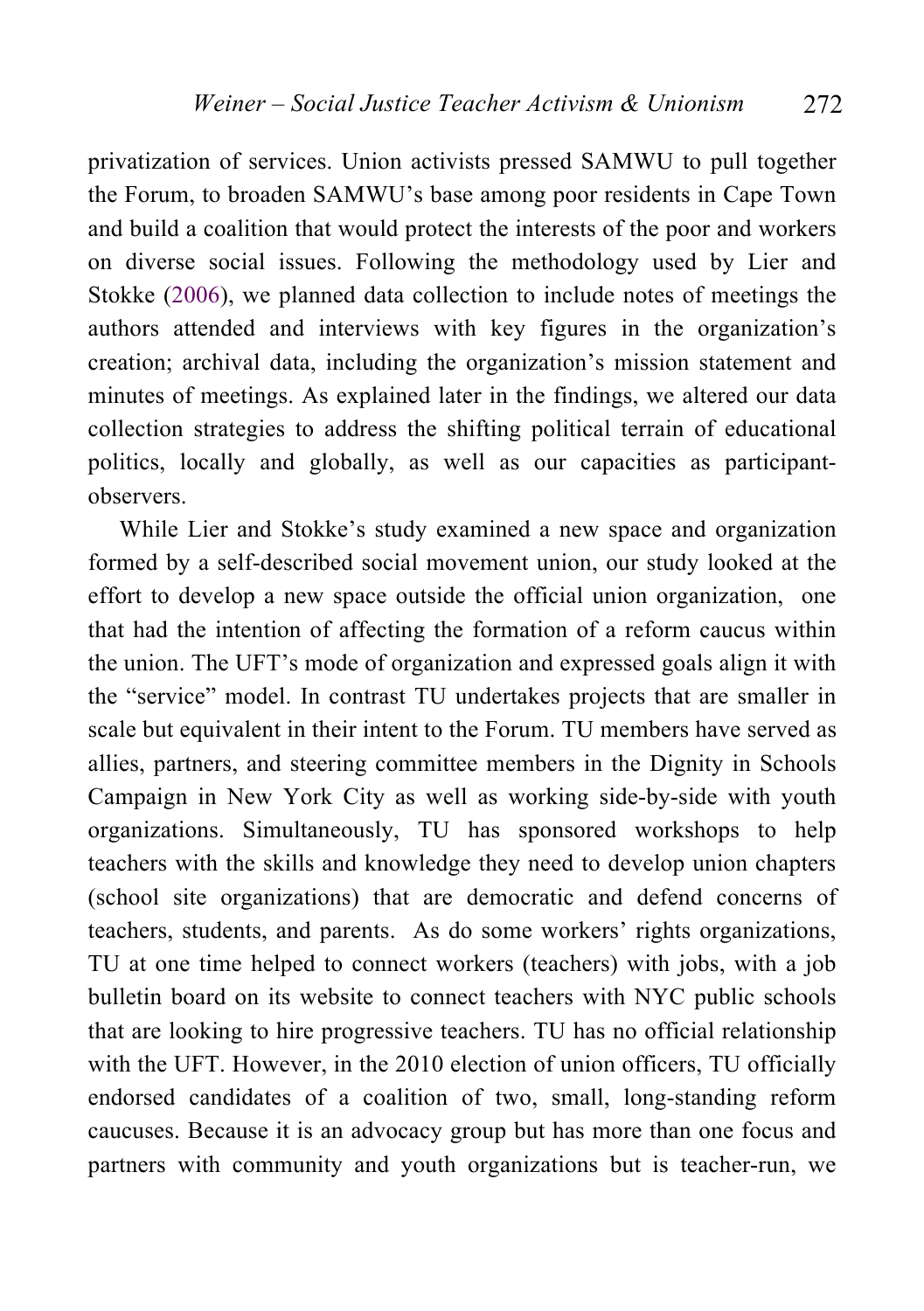grappled in our study with how to characterize TU. The group is difficult to characterize organizationally using the usual schema of non-profit/ nongovernmental organizations (Samatt, 2004; Klees, 2008). Still, Klees (2008) could be describing TU's challenge when he notes that "NGO's which are dedicated to progressive social change are in an incredibly difficult position" due to scarce resources and "available funding directs most NGOs to service provision" (p. 24). TU may be in an especially difficult situation for funding because its membership, teachers, are often not considered an appropriate target for grassroots progressive organizing.

The original study addressed four closely-related questions:

1. In what regards, if any, is TU a model for a "new organizational form" that Gindin and Aronowitz argue workers, in this case, teachers need? How? Why?

2. In what regards, if any, is TU creating a new space that will support activist teachers to develop meaningful alliances with parents and students at their school sites? How? Why?

3. In creating new space, what role, if any, might we expect of teachers who view themselves as committed to progressive or social justice teaching but at the same time are uninformed, ambivalent or hostile to teachers unions?

4. What relationship, if any, should there be between the "new space" and "new organizational form" TU may be modeling, in its work with the UFT and the newly-created reform caucus in the UFT, MORE (Movement of Rank and File Educators)?

TU's founder and Executive Director, Sally Lee, and I, a university faculty member who is a former New York City teacher and the author of empirical and theoretical work about teachers' work and teachers unions, collaborated as participant-observers. We met in 2008 and have discussed the political landscape of teacher unionism in New York City informally since then. Our formal collaboration began when, at Sally's invitation, I joined TU's board of directors in 2012, in my capacity as a researcher who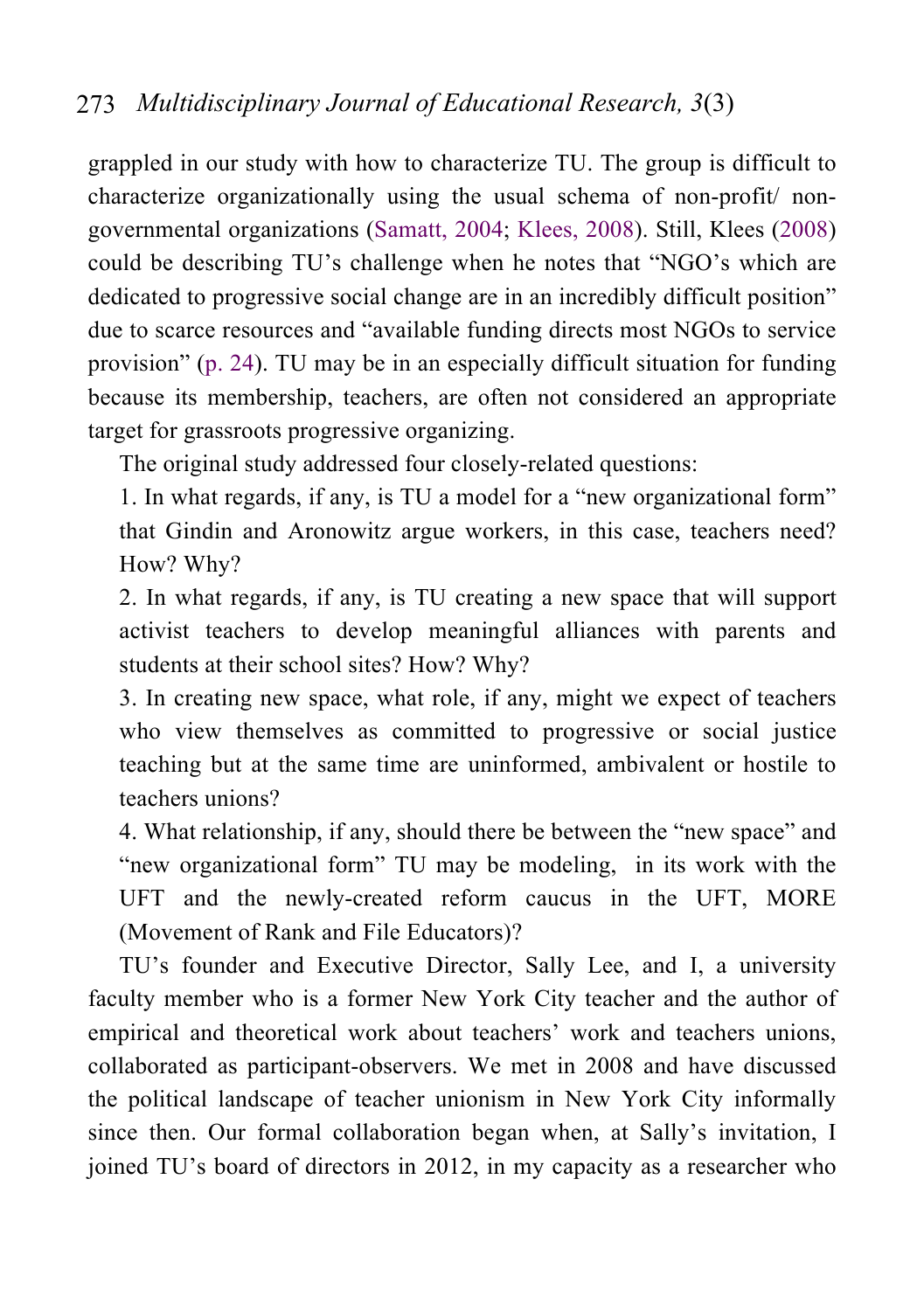has studied teachers unions and has informal connections to teacher union activists and activist scholars in many places. I was interested in supporting TU's work and in fleshing out how TU might be able to develop connections between teacher union activists, teachers who identify themselves as committed to social justice, and community and student groups organizing for social justice, the three "pulses" I hypothesize should be present in a social movement of teachers (Weiner, 2012).

The context of the study was the shifting NYC political landscape of teacher activism on issues of social justice and teacher union reform, from April 2012- April 2013, into which we intervened. In our study design, developed in July 2012, we decided Sally would assemble and analyze material from three data sources, email exchanges with teacher, parent, and community activists; information from blogs of teacher activists; and minutes of TU meetings, including those of the board of directors. I was assigned to collect and analyze data from email with education activists, including faculty and teachers. I also was assigned to refine the study's theoretical lens by examining relevant scholarship. We decided to limit our data collection to these strategies because of time restraints.

Though our original understanding of "space" was local, that of New York City, as we examined our data in our "first cut" analysis, we realized that events out of the city were impacting the NYC landscape, a factor we had not anticipated in our the first design of our study. Another element that we had not planned to include was background material describing the evolution of union and activist politics of the past several years. Although it was and is not our intention to make this a historical study, as we examined how TU was affecting creation of spaces, we realized that a significant factor was how longstanding personal and political networks had been altered. To address this, Sally developed a created a display to capture a "snapshot" of the current organizations and networks and a timeline leading up to the present situation.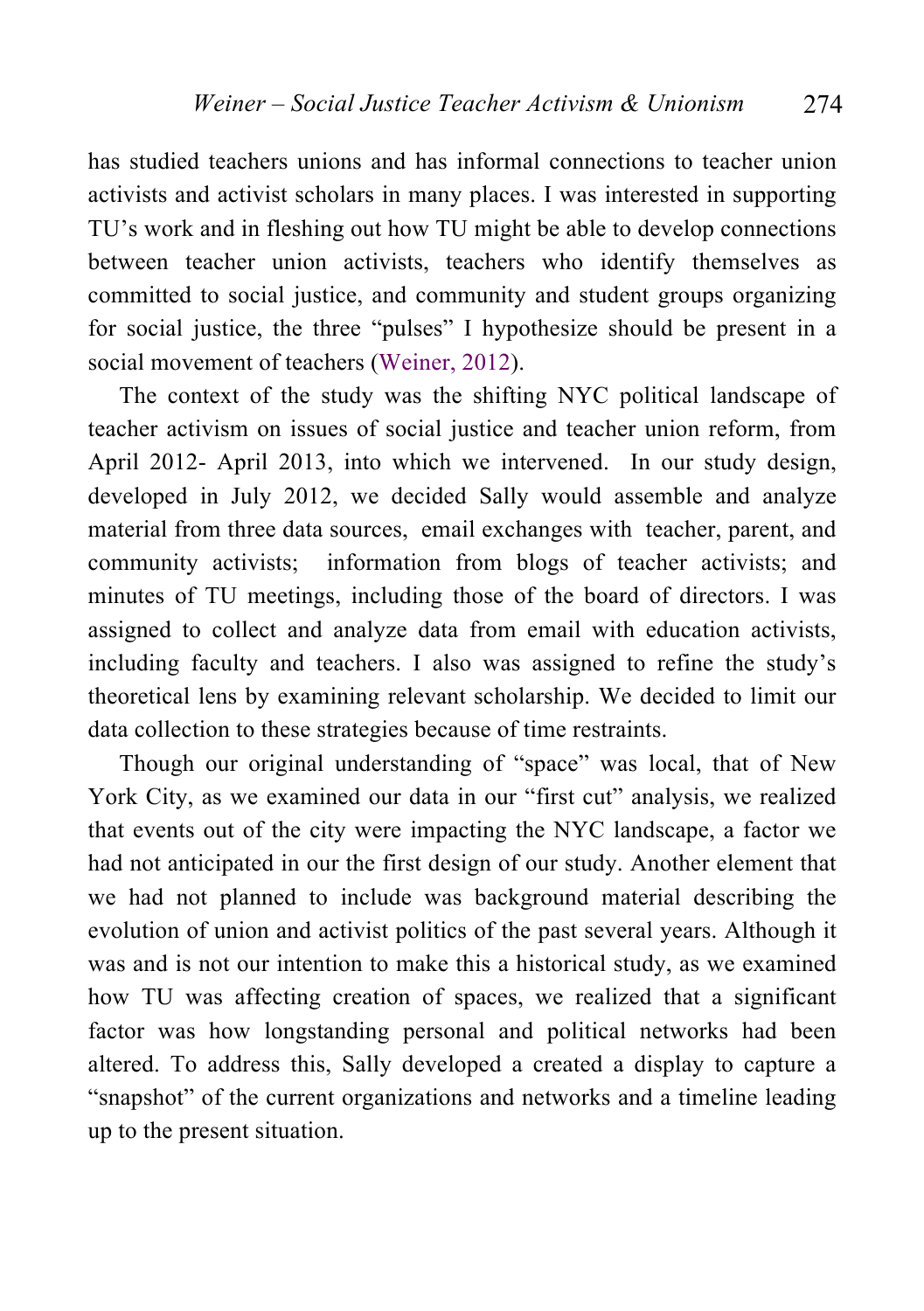I identified factors in the NYC landscape that might have been informed by events outside the city. One event was the September strike of the Chicago Teachers Union, under the leadership of what had been a reform caucus, CORE (Caucus of Rank and File Educators), that inspired formation of MORE. But as Ilooked at factors influencing my intervention, I realized that during the period of the study, international factors came into play. I had traveled to Toronto where I met with teacher activists involved in the Toronto Workers Assembly, as well as Sam Gindin, whose work had inspired the study's notion of "new space." Other meetings with teacher union reformers, in Cincinnati, Chicago, and Los Angeles informed my involvement in TU, primarily by clarifying how activists and unions might respond to school closings, school reconstitutions, and the contractual frameworks in which debates about teacher evaluation occur. To address these unanticipated influences, I added a data source, texts of my presentations to activists, annotated with comments about issues that had arisen in audience remarks following the formal addresses.

When the TU board members were asked to take charge of projects, Iagreed to help form a support group of academics for TU. However, as I made contact with teacher education faculty Sally knew, we developed a different strategy, forming a network of academics who wanted to influence education policy and practice in NYC and would make support of TU the first project. Metro Academics for Democracy and Justice in Education, (MADJE), resulted from this effort. (The founding call for MADJE is in appendix A.)

To assemble and analyze my data, I created a chart with three columns, displaying events coded as occurring in three periods, Summer 2012, Fall 2012, and Winter 2013. One column listed key events in TU. Another column listed my activity, including meeting with teacher activists in Newark NJ, Chicago, New York, Cincinnati, Los Angeles, Toronto and NYC. This column included significant contacts other than physical visits with teacher union reformers and education activists in other locales, for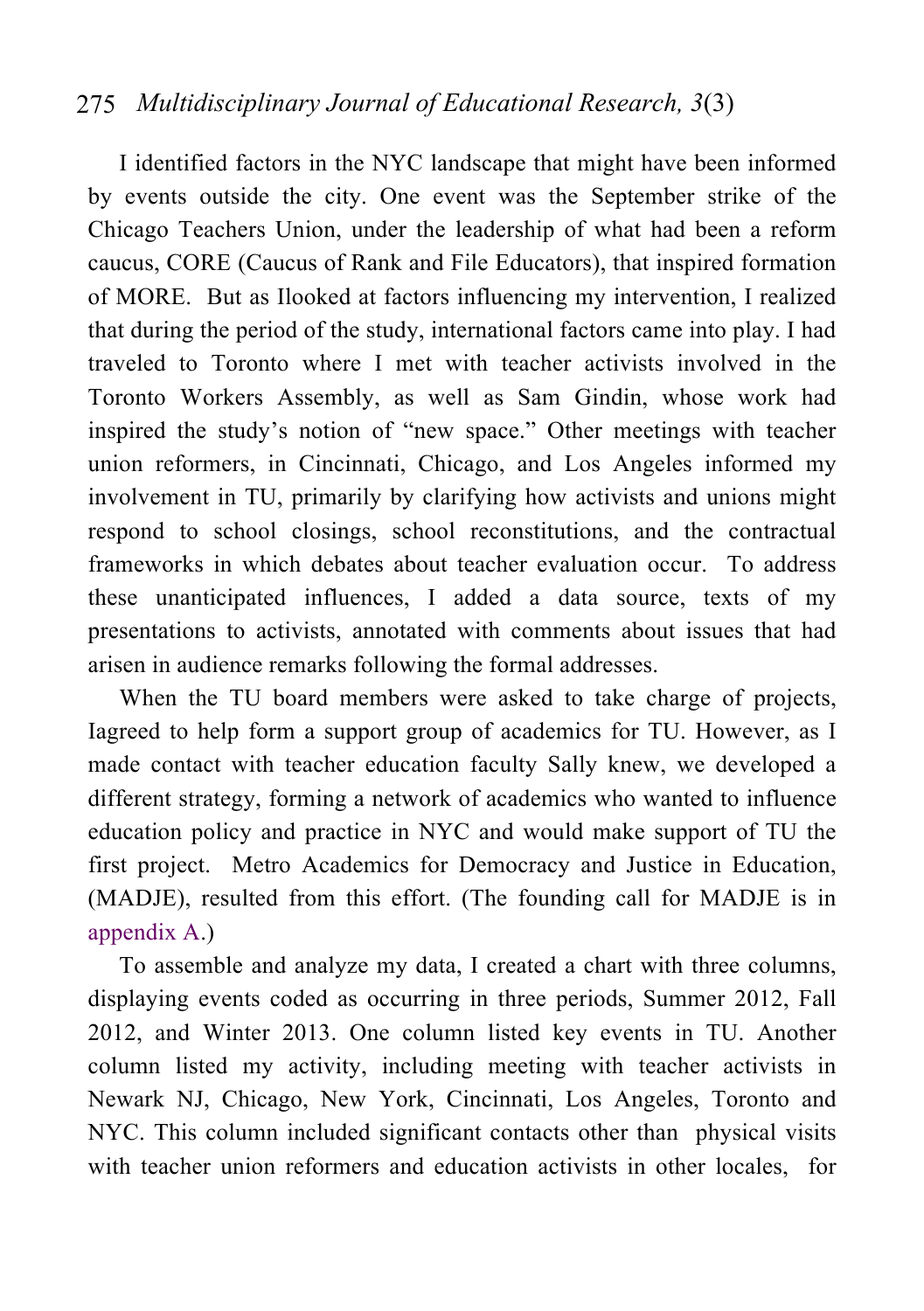example exchanges about coming to the curriculum fair sponsored by Philly TAG, the Teacher Activist Group affiliate in Philadelphia. This column also contained my interventions in the landscape on behalf of TU, including MADJE's creation. The third column contained external developments.

In analyzing this display, four distinct themes emerged:

1. National and state factors, including the September CTU strike and the legislative agreement approved by the state AFT about teacher evaluation 2. Personal, professional and political networks, including connections of activists, who shared histories of social justice activity in education; leftwing sectarian groups; and academics who know each other through their own university and/or their involvement in the American Educational Research Association.

3. Connections made through social media, primarily FaceBook and blogs of activists.

4. Funding problems

Sally and I examined data together after each of us had assembled and analyzed our data independently. In this process, Sally added to the chart I developed. A significant factor I had missed was TU's expanded use of social media, explained by the TU organizer's having participated in grantfunded training about how non-profit organizations can communicate their messages. Another factor Ihad omitted, one related both to funding and social media, was TU's launch of a new online fundraising campaign to produce a documentary and supplementary resources to help teachers use restorative justice practices in schools (a project described in the MADJE call, in the Appendix).

Our study design called for formative analyses of the changing political landscape and TU's role in it through periodic phone calls and face-to-face meetings, with final data analysis in March 2013. As we had planned, in phone calls, generally every 3-4 weeks during the period of the study, as well as four face-to-face meetings, we analyzed how the landscape had changed, what these changes meant for TU's goals and organizational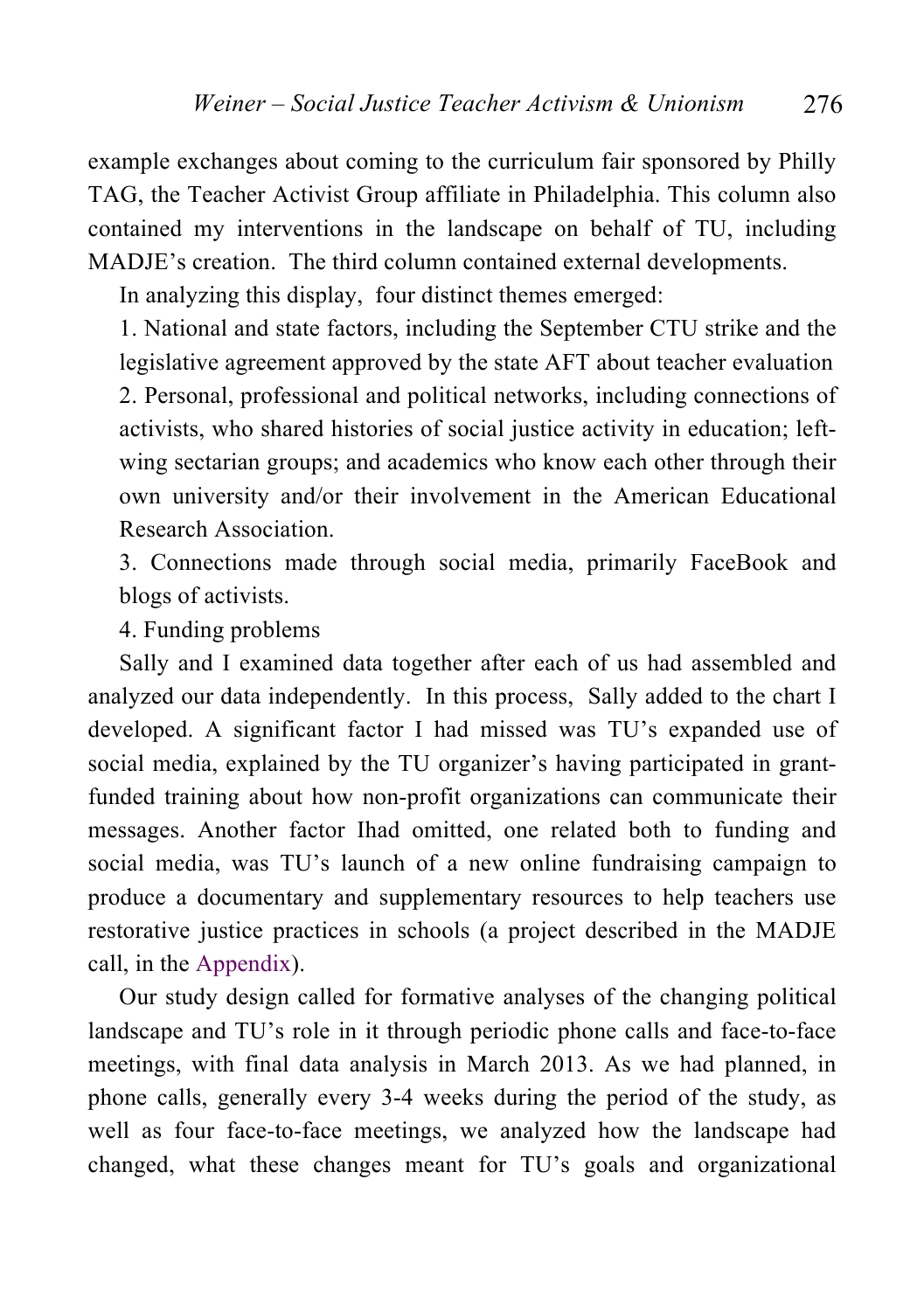structure, and how these developments were impacting creation of connections among teacher activists involved in union activity, social justice teaching, and social justice work with communities and youth, in schools and communities. This formative analysis resulted in our making changes to TU's actions and my role as a supporter of both MORE and TU. For example, when strains between TU and MORE deepened in Fall 2012, I sponsored a book launch party as a joint fundraiser for TU and MORE, to bring activists together in what I intended to be a community-building event.

#### **Understanding the landscape**

In New York City, the largest organizational actor in educational politics is the United Federation of Teachers, (UFT) Local 2 of the American Federation of Teachers (AFT). UFT officers and staff are almost exclusively drawn from the Unity Caucus and its allies. In part because of the UFT's "winner-take-all" election rules, no opposition or reform group has yet successfully challenged Unity's control of the union apparatus. Therefore, the leadership of the Unity Caucus is the de facto leadership of the UFT (Weiner, 2012). The UFT describes itself, with 200,000 members as

the sole bargaining agent for most of the non-supervisory educators who work in the New York City public schools. We represent approximately 75,000 teachers and 19,000 classroom paraprofessionals, along with school secretaries, attendance teachers, guidance counselors, psychologists, social workers, adult education teachers, administrative law judges, nurses, laboratory technicians, speech therapists, and 60,000 retired members. We also represent teachers and other employees at a number of private educational institutions and some charter schools.

In addition, the UFT represents 2,800 registered nurses of the New York City Visiting Nurse Service and several private New York City hospitals and health care institutions. Over 28,000 New York City family child care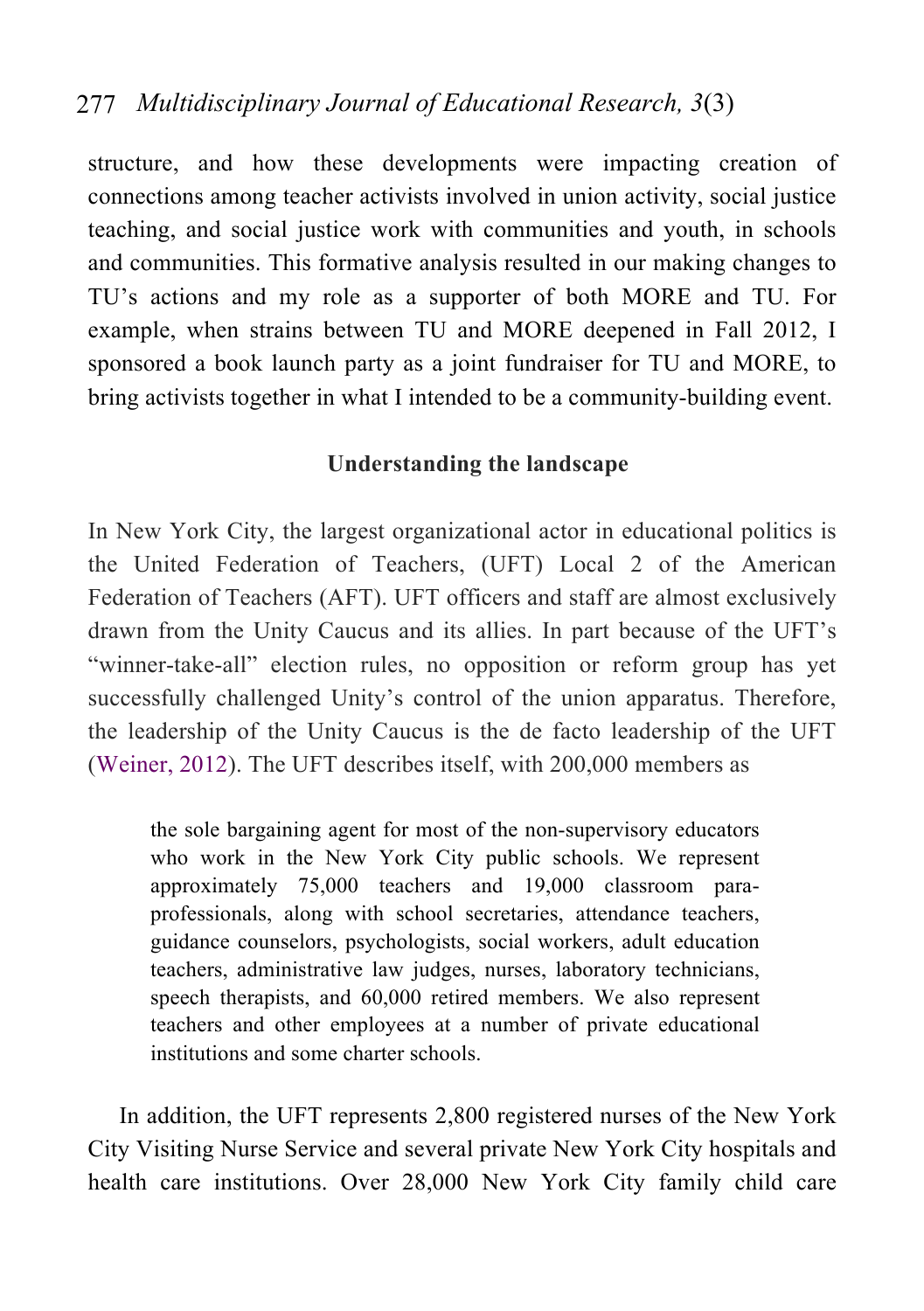providers "became the UFT's newest members after a successful organizing drive that gained collective-bargaining rights in 2007"

(http://www.uft.org/who-we-are/union-basics).

The UFT dwarfs independent parent and student organizations in size and political connections. The landscape of education activism contains a wide array of non-profit membership organizations with budgets that range from \$300,000 to over \$1 million, mostly based in low-income communities of color and immigrant of color communities. These groups, too numerous to describe, number in the dozens and belong to diverse coalitions. However, many of the groups and coalitions have indirect ties to the UFT through the union's involvement in and domination of on-going and ad hoc political coalitions. Educational activism in NYC requires engaging with the UFT in the process of moving specific issues and galvanizing support and resources.

As the union representing teachers in New York state's largest city, the UFT is able to dominate the state teachers union, New York State United Teachers (NYSUT). The UFT leverages its power in NYSUT to dominate national policies on educational reform (Weiner, 2012), and the UFT, NYSUT, and AFT generally adopt similar, even identical, policies on controversial issues. During our study, teacher evaluation procedures were decided in New York State. NYSUT agreed to provisions which paralleled those the AFT had advocated, linking teacher performance and pay to student test scores.

Despite the union's indirect involvement in the creation of a new parent group and a campaign for a new direction in educational reform, its efforts seem not to have generated activity independent of its direct or indirect control. One politically seasoned parent activist observed that the UFT's new initiatives were viewed as "the same people wearing a different hat" by those experienced community and parent groups organized without the UFT's direct or indirect support (comment at a TU Board meeting, January 26, 2013). In contrast, the CTU strike and its mobilization of teachers, parents, and community in a broad struggle against the neoliberal reforms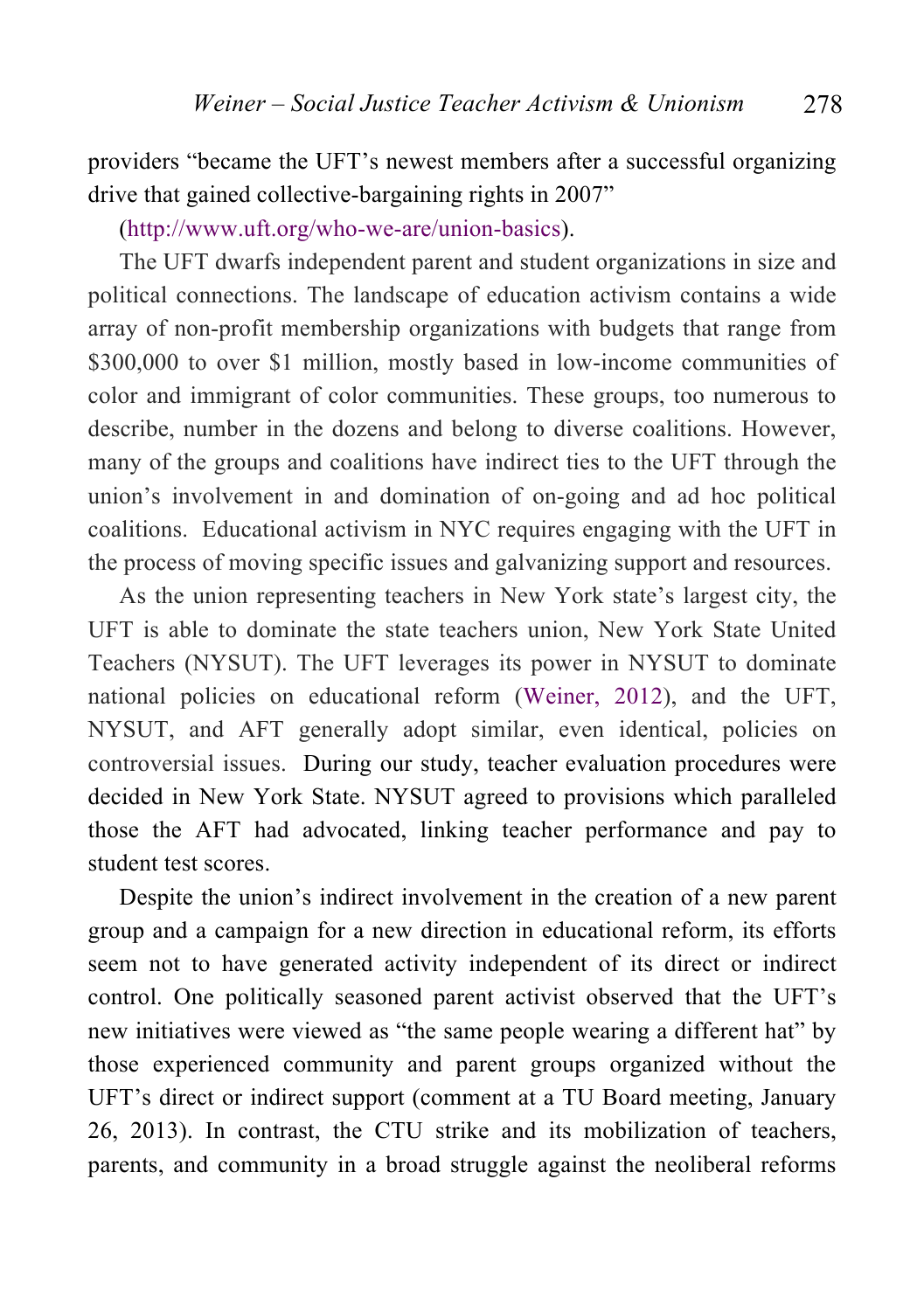#### opened up new space for activism (Gutstein and Lipman, 2013).

Aside from TU and the UFT, two groupings seemed key to our study of teacher activism in NYC during the time we collected data: MORE, (Movement of Rank and File Educators), a newly-organized reform caucus in the UFT, modeled on the caucus now leads the CTU; and NYCoRE, (New York Collective of Radical Educators), which is affiliated with the national Network of Teachers Activist Groups.

During the study, TU had a budget of \$120,000 and two paid staff. TU described itself to potential funders by noting three distinct activities in which members resist the school-to-prison pipeline as allies to their students (archival data from TU records, retrieved April 2013).

1. TU is involved in planning, strategizing, mobilizing and advocating that the Department of Education (DOE) provide support for alternatives to current punitive discipline policies at the local and national level through participation in the Dignity in Schools Campaign of which TU is a lead member (at both local and national levels).

2. TU members lead restorative practice projects in the schools where they teach. As an organization, TU supports this work through professional development workshops, training institutes and conferences, and facilitating relationships between members' schools and available funding. TU chairs the Pilot School Working Group of the Dignity in Schools Campaign, and its staff and members have been instrumental in developing the campaign's platform for the DOE to provide support for expanding pilot schools.

3. TU conducts trainings as well as producing tools and resources that support the implementation of restorative justice practices in schools. A major initiative is "Growing Fairness," a documentary with a companion toolkit created by educators and member-led training component that supports school community's implementation of restorative programs.

In analyzing our findings for the paper, Sally and I grappled with how to characterize TU. One question for me was whether its status as a non-profit organization could clarify how it operated or how it related to other activist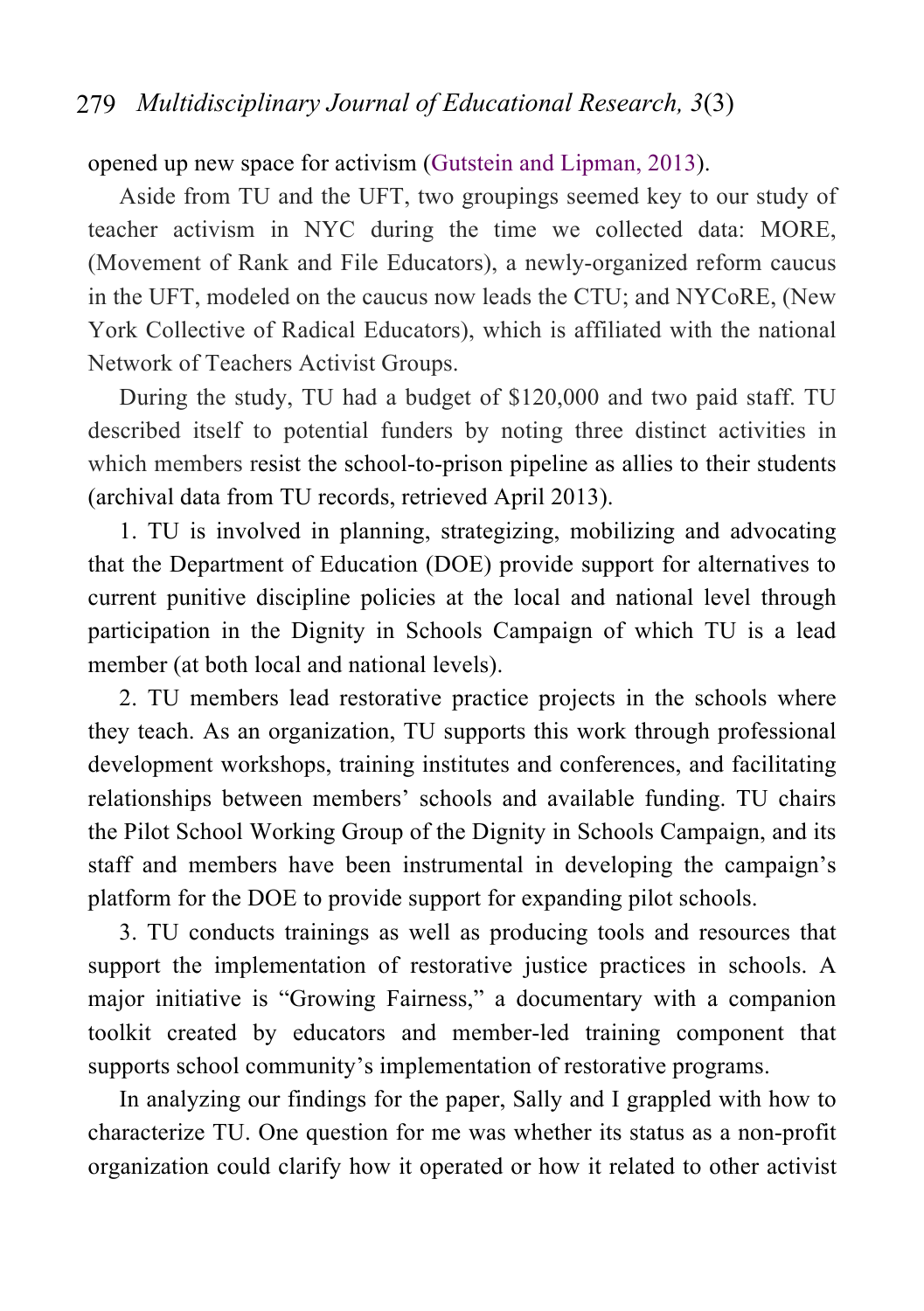groups. Ultimately we agreed that being a non-profit was not a salient factor in our analysis. In searching for a grammar and vocabulary to capture TU's mix of goals and its structure, I found exchanges in critical studies in comparative education about the role of non-governmental organizations (NGOs) more useful than typologies in labor studies. In being funded by foundations and private donors and in tackling issues of social justice, TU resembles a socially progressive NGO and faces many of their challenges (Klee, 2008). However, TU members were involved in two other activities not directly related to the work for which TU received funding: involvement with reformers aiming to make the UFT a social justice/social movement union; and opposition to mayoral control of the schools, so as to increase parent, student, teacher, and community voice at the school site and systemwide.

As Sally and I realized in looking for support for TU's "Growing Fairness" initiative, higher education faculty are a potentially important part of the landscape of educational activism in NYC. Among teacher activists most connections to higher education faculty, both liberal arts and teacher education faculty, seem to occur within NYCoRE, especially at its annual conference. In considering how best to involve higher education faculty with TU, I contacted a few teacher educators who have been supportive of TU's work. The consensus was that rather than forming a group of academics that would focus only on TU would further fragment the landscape. We agreed on an alternative, which Sally endorsed, creating a network of higher education academics that would focus on school reform, Metro Academics for Democracy and Justice in Education (MADJE). MADJE's first meeting focused on introducing participants to TU and establishing a temporary steering committee.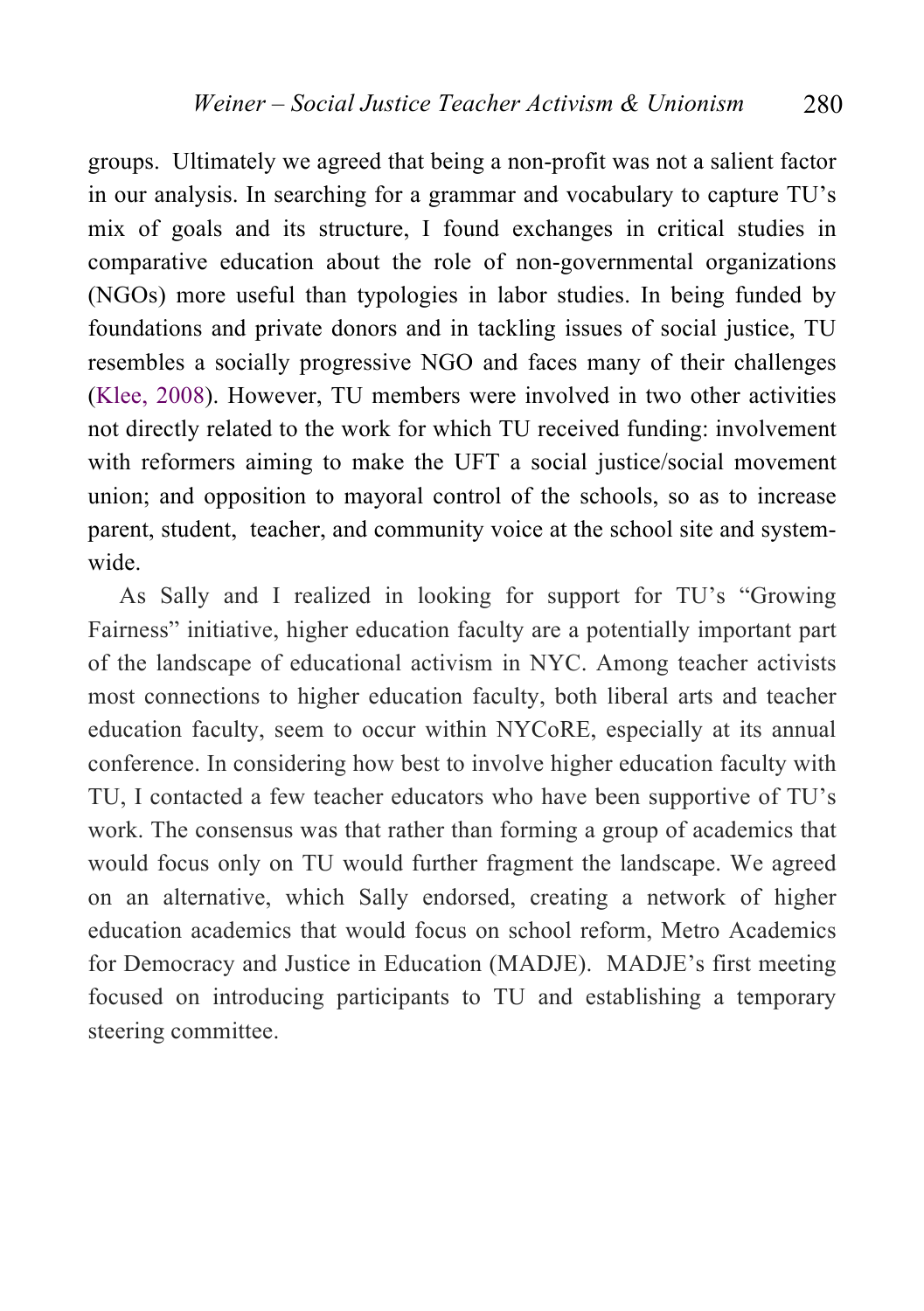#### **Analyzing the activism landscape: four categories of issues**

As Sally and I analyzed our data, we identified four categories of educational issues that dominated the landscape: "social movement" concerns (e.g. school-to-prison pipeline); community issues (e.g. school closings); issues directly related to contract negotiations (e.g. teacher evaluation and "pay for performance"); and broad questions of political control (e.g. mayoral control, racial and economic histories of communities that emerge in social justice struggles). Different groups and networks focus on these issues in ways that shift over time. After MORE coalesced, activists from the Grassroots Education Network (GEM) became key activists in MORE. During the period in which we collected data, school closing mobilizations seemed were less visible. It may be that MORE's formation and a focus on running candidates in the UFT election absorbed energy that might otherwise have been focused on organizing against school closings. As our data did not include interviews with GEM or MORE activists, we suggest this as a possibility. Our data do indicate that TU activists felt that after making the decision to form a slate for the election, MORE activists' communication with supporters involved in challenging school closings became problematic. One TU teacher who was also a MORE member helped organize a meeting to oppose a possible closing of her school and was chagrined to see MORE activists arrive and speak on issues without having consulted with her first (personal communication with a TU/MORE activist, January 26 2013).

Space for progressive educational activism in NYC seems affected by a very complex push/pull dynamic within and among activist groups, personal networks, political sects, individuals, and issues. This was illustrated by MORE's emergence, a complicated process that simultaneously solidified alliances and created tensions among long-time allies, bringing in new activists in new schools and making some long-time activists question whether union reform should be a focus of their political work. TU had long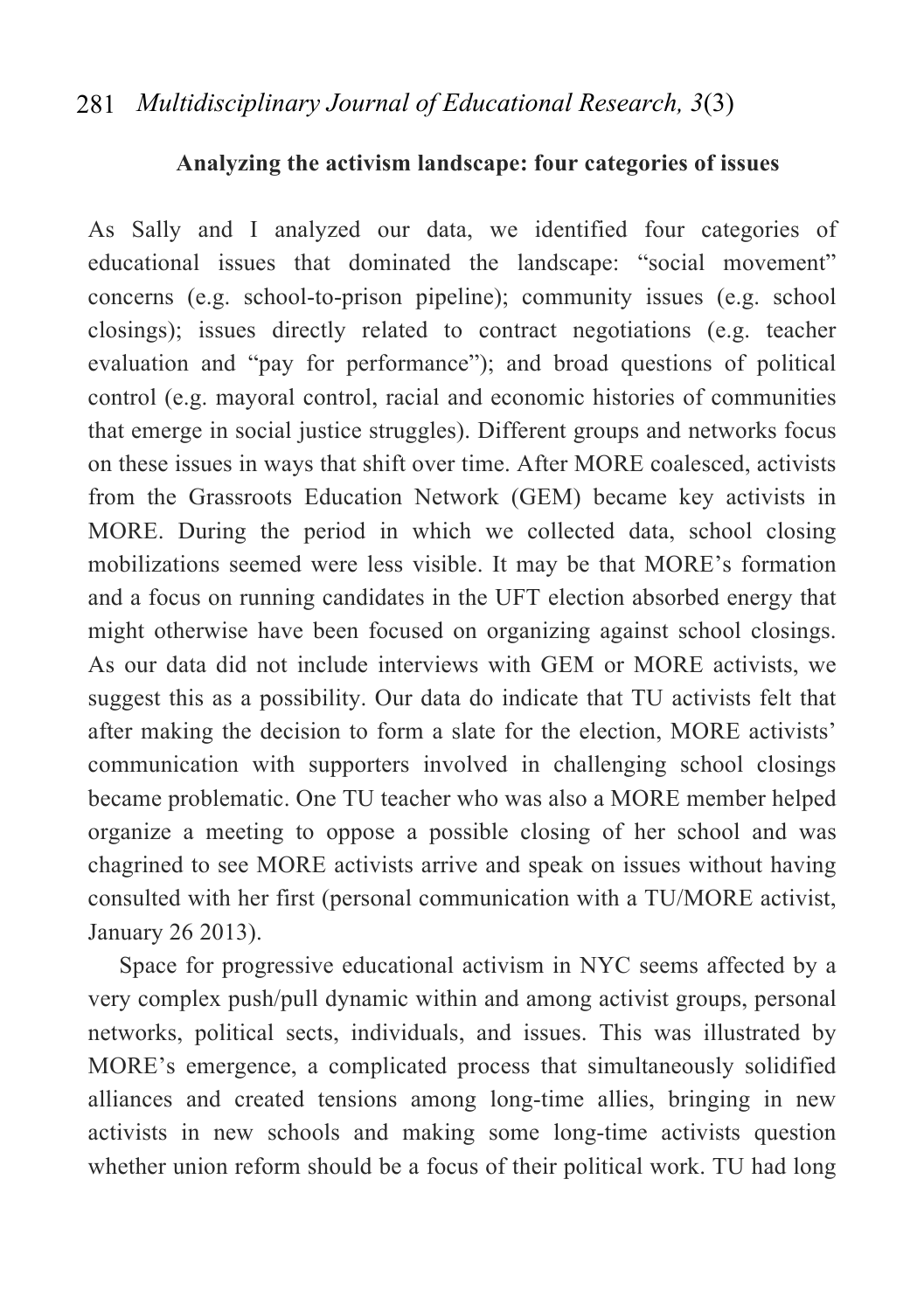championed the idea of activism to transform the UFT, and Sally helped coordinate initial meetings with NYCoRE and smaller groupings about the efforts to democratize the UFT, making it more politically progressive. Several TU activists were involved in these talks. As MORE acquired a separate organizational identity it drew new teachers into union activity, expanding space for educational activism while simultaneously changing it. Yet for TU activists, some of whom are MORE members and many of whom are sympathetic to MORE's aims, MORE's lack of what appeared to be a democratic, representative structure posed challenges for collaboration. TU's defined roles and procedures for decision making, inspired by ideals of some the advocacy groups with which it partners, complicated its endorsement of and participation in coalitions that have no formal mechanisms for representation - including MORE. Hence, when MORE was launched, TU was not, as an organization, a sponsor.

Moreover, for a period of months, MORE's formation left TU without a direct involvement in union reform, a tenet central to its previous political identity. Several key TU members shifted the focus of their activism, becoming leaders in MORE. In a parallel development not directly related to MORE's formation, TU's funding dropped to a nadir. In response to all of these factors, TU regrouped organizationally, re-focusing its mission on restorative justice work. Camilla, (not her real name), a key TU activist who had led her school's union chapter and reorganized it on principles in line with concepts of social movement unionism transferred to another school, re-focusing her own activity on TU's restorative justice work. But as Camilla and other TU members focused on the restorative justice projects, their organizing unexpectedly morphed into activity that started to transform the school's UFT chapter, encouraging teachers to strengthen the School Leadership Teams (still legally required under mayoral control) and build alliances with parents, community, and students on restorative justice and other struggles. Camilla described the restorative justice work as a "Trojan horse" that provided a cover for the kind of chapter-building TU activists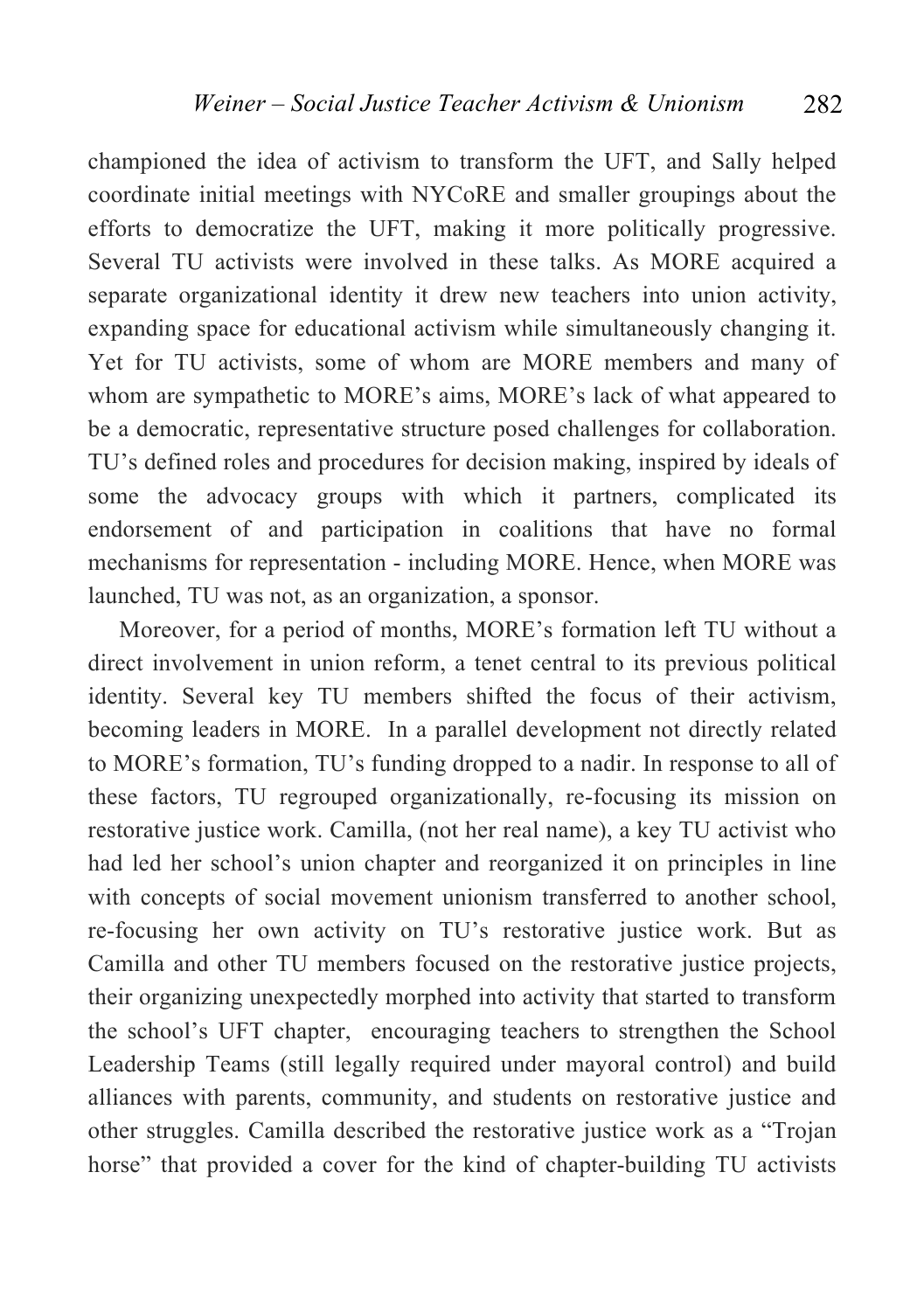want to see MORE undertake (personal conversation at MADJE meeting, March 22 2013). Hence, advocacy work on restorative justice created new space for progressive union principles, an issue I address later, under question 2.

Klees (2008) observes that for socially progressive NGO's, service delivery projects can serve as a cover for advocacy. What we see with TU is that its service delivery projects, (developing and delivering restorative justice materials and training) has become a cover for advocacy about creating more democratic space at the school site and within it, a different kind of union presence. On the one hand, TU's privately-obtained funding, by foundations, private donors, and membership, allows it to do muchneeded work. But as has occurred in neoliberalism's realignment of the private and public (Karmatt, 2004), TU now provides a service that should, arguably, be done by the NYC DOE or perhaps the UFT. On the other hand, TU's use of restorative justice work to build socially progressive union chapters that democratize the school *counter*s neoliberalism's use of NGO's to *replace* traditional organizations, such as trade unions (Kamatt, 2004). Moreover, in rethinking TU's mission, Sally articulated the goal of making TU obsolete; if it fulfills its goals and mission, the UFT and DOE will be transformed, from the bottom-up, and be democratic, dismantled as systems of oppression (comment at Board meeting, January 26 2013).

As we analyzed communication that had occurred over points of conflict between MORE and TU activists and compared it to publicity about MORE's activities, we noticed that MORE's public face and activities began to reflect issues on which TU was most identified, specifically the fight against the school-to-prison pipeline and, to a lesser extent, the promotion of engagement with School Leadership Teams. MORE activists led a study group in NYCoRE on the school-to-prison pipeline and included restorative justice concerns in their platform for election. Notably, the first study groups sponsored by NYCoRE included one named "Rethinking Discipline", led by TU founder Sally Lee and founding TU board member Daniel Jerome.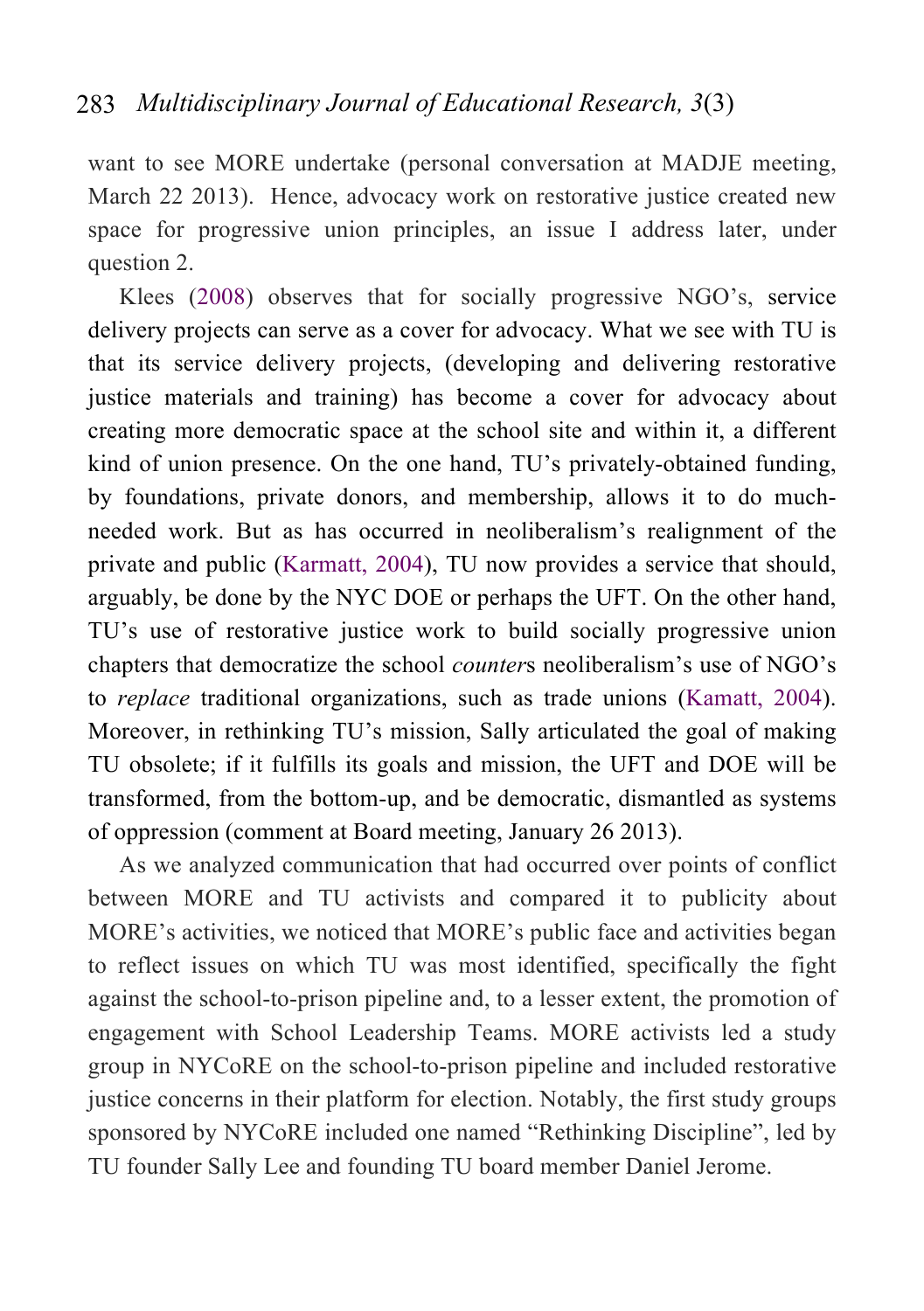#### **The four questions**

In this section I return to the four questions Sally and I originally proposed, modifying the responses in our paper with ideas from debates about the functioning of NGO's in international aid projects.

*1. In what regards, if any, is TU a model for a "new organizational form" that Gindin and Aronowitz argue workers, in this case, teachers need? How? Why?*

As explained, we had difficulty in classifying TU. It has "non-profit" status but this has little analytical value because the category is so broad. I propose that critical research about NGO's in developing nations is more useful in understanding what TU represents organizationally and use Klees' categorization of NGO's (2008) to suggest how TU falls into several different classifications. TU is a local NGO (LNGO) but is affiliated with DSC, a national NGO (NNGO). TU's involvement with restorative justice and the DSC make it an advocacy NGO (ANGO) and perhaps a publicinterest NGO (PINGO). TU is a membership organization though it is dependent on donor and foundation, characteristics of a Community Based Organization, or CBO (Klees, 2008). It is not a "new organizational form" but rather a socially progressive hybrid NGO which, like other socially progressive NGO's, must be prepared to re-invent itself organizationally as the landscape changes, including funding and funders. However, it may be that TU's hybridity is suggestive of what is needed for a "new organizational form" of teacher activists.

*2. In what regards, if any, is TU creating a new space that will support activist teachers to develop meaningful alliances with parents and students at their school sites? How? Why?*

The unforeseen and unplanned morphing of restorative justice work into chapter-building suggests that TU is fostering new ways of organizing at the school site that can promote development of alliances with other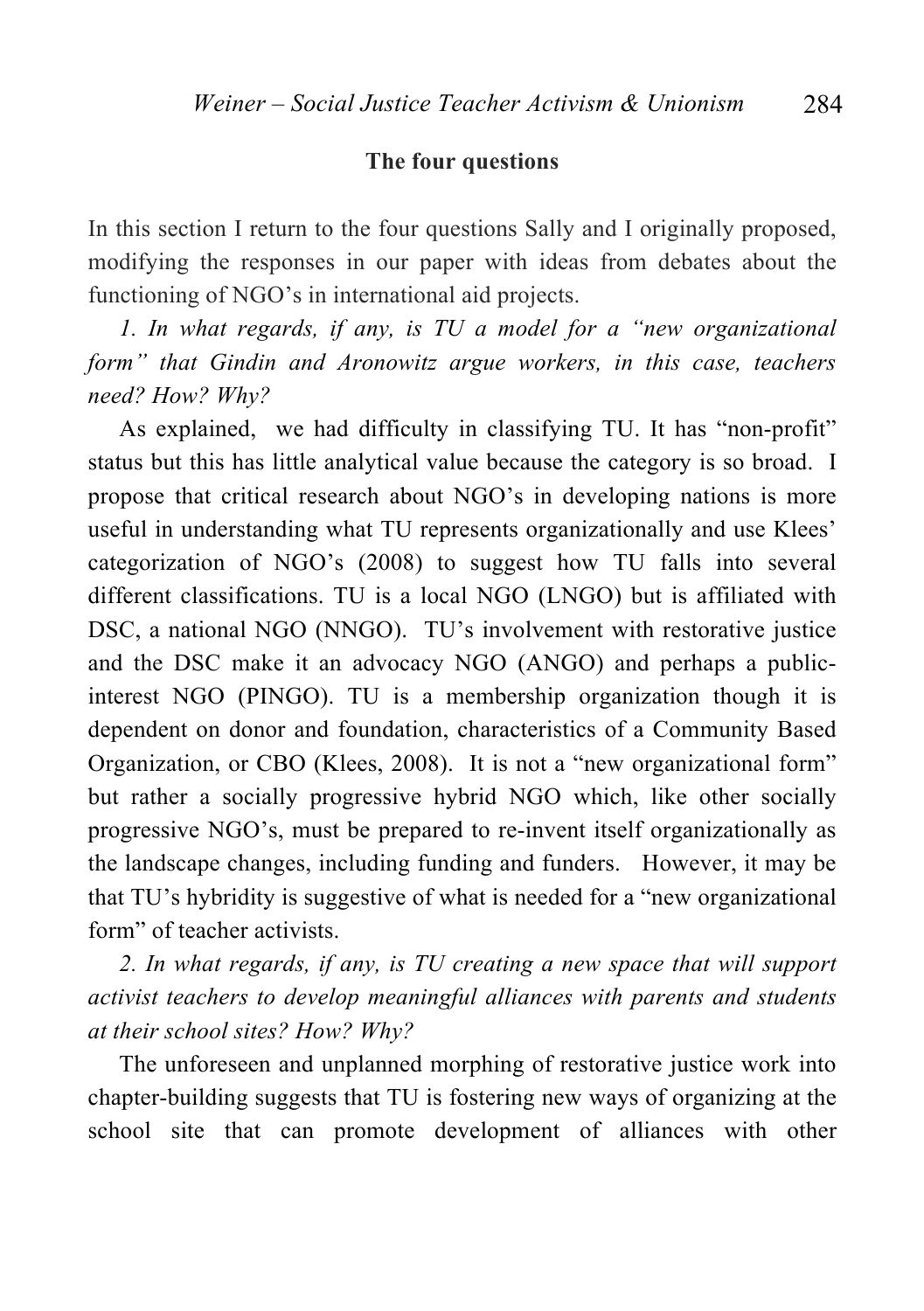constituencies. Several factors seemed to have supported the "Trojan horse" development Camille described.

Although its funding sources and projects shifted over the course of the study, a key element of TU's mission statement permeated its projects: the belief that schools can only be transformed when educators work with and learn from parents and youth to achieve social and economic justice.

We should clarify, as does Gindin, that creation of "new spaces" and "new organizational forms" does not preclude sectoral organization of workers (comments in a meeting of Rank and File Education Workers in Toronto, March 11, 2013). Although TU is an organization of teachers, that is, it is organized sectorally, its projects rely on and advance collaboration among education's constituencies. For example, TU's current collaboration with the Center for Urban Pedagogy's Making Policy Public program will result in 1,000 copies of a foldout guide and poster that gives the idea of democratic participation in schools visual appeal through graphic design and information. Related to this project is TU's initiative to develop workshops that will support active participation in SLT's, to spark interest among activists about how school-site collaboration between teachers, parents and young people supports a vision of school governance that counters the topdown policies of mayoral control.

The idea of collaboration at the school on issues of social justice is reinforced in TU's "Growing Fairness" documentary and companion toolkit, created by teachers. The project contains a TU member-led training component that supports a school community's implementation of restorative programs. The framework is essentially a site-based organizing campaign on restorative justice, but the intention is to give a school community a collaborative, democratic process by which to make school change on any front through collective action.

Finally, TU's vision of school reform is mirrored in and reinforced by its work as co-chair of the Pilot School Working Group of the DSC-NY, which uses pilot schools to promote models of restorative justice practices that are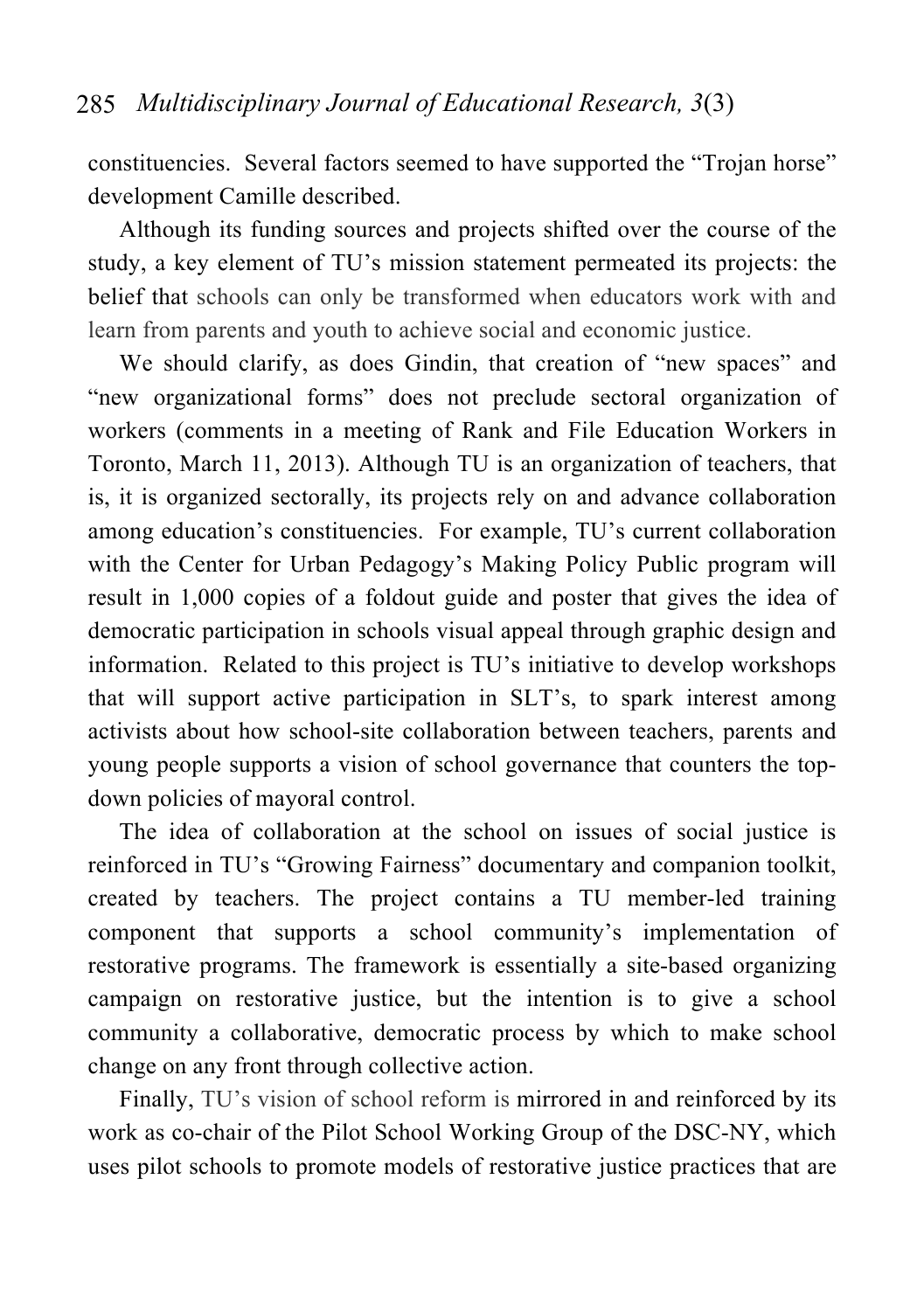entirely led by educators and students in a school. The aim is to ratchet up the number of schools that adopt the model, to win support from the DOE, that is, to make the DOE adopt this model. TU's staff organizer works with schools in the Bronx, Manhattan and Brooklyn on the Pilot School project in various ways, including strengthening relationships between schools and youth organizing programs such as Sistas and Brothas United (Bronx) to develop school-based student leadership councils with active teacher support.

Although TU did not set out to build union chapters as it organized on restorative justice, its mission, which permeates its work, promoted this development. This suggests to us that a self-conscious commitment by teacher activists to support collaboration between all of a school's constituencies to make schools more socially just may create opportunities for collaboration that may not otherwise occur - and that these collaborations can help regenerate union organization at the school site.

*3. In creating new space, what role, if any, might we expect of teachers who view themselves as committed to progressive or social justice teaching but at the same time are uninformed, ambivalent or hostile to teachers unions?* 

In examining our data, we realized our initial study design was flawed in not including data collection strategies that would produce empirical evidence to allow us to respond to this question. To address this question we needed to include interviews with teachers who not active in MORE or TU, or with the TU organizer who conducted DSC workshops and interviews at school sites with teachers, including those who are not in the TU/MORE orbit. By the time we noted this limitation of our study design, it was too late to collect and analyze the relevant data.

*4. What relationship, if any, should there be between the "new space" and "new organizational form" TU may model and union work with the UFT and MORE, the newly-created reform caucus in the UFT?*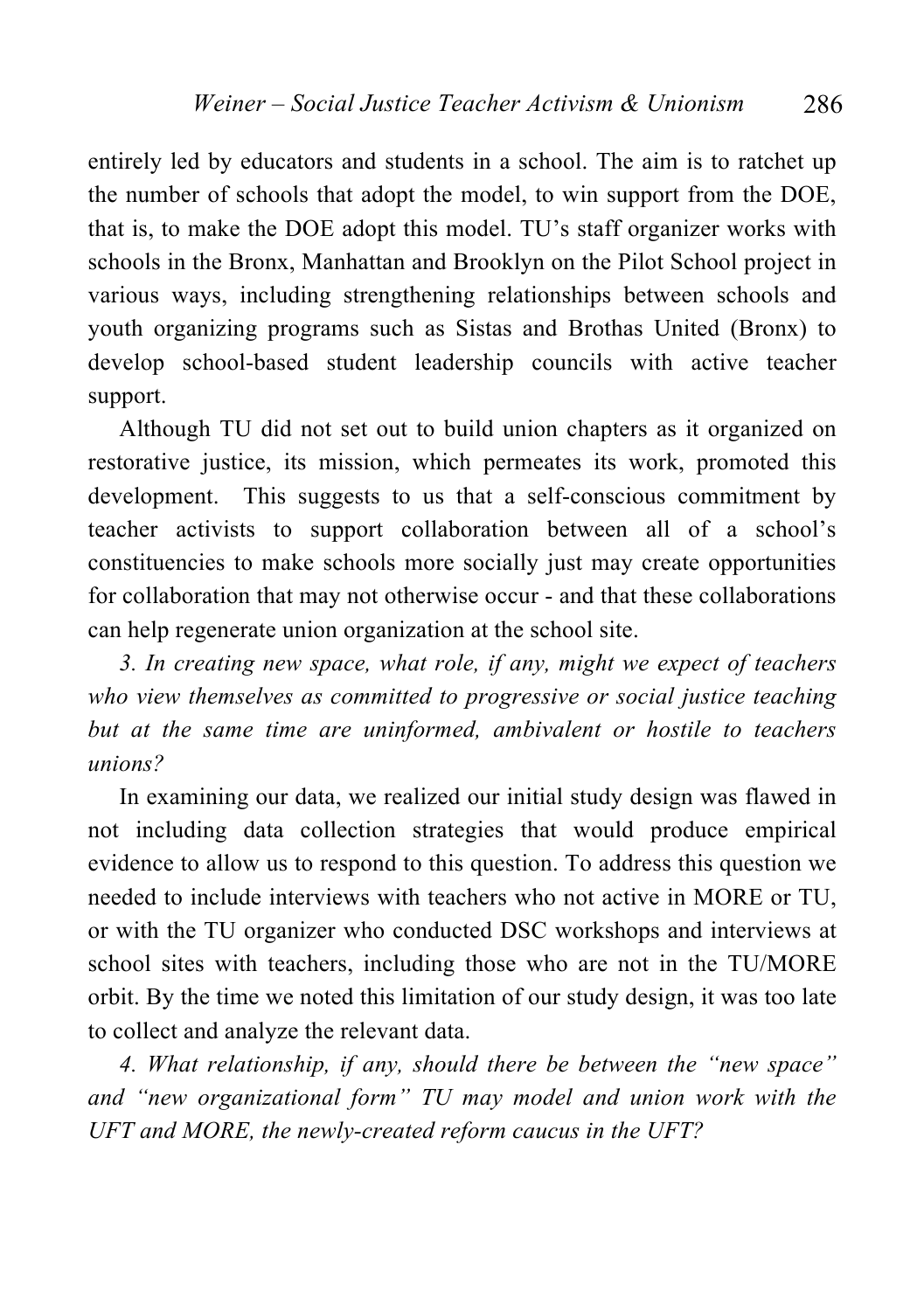To address this question in the paper, Sally and I analyzed the organizational structures and practices of TU, MORE, and NYCoRE in data we had collected, noting shifts. All three groups do advocacy work and all are committed to social justice in the society and in education; we expected to see overlaps in activity and personnel, which we did. However, beyond these shared principles are salient organizational differences illuminated by the distinction between "organizing" and "activism" we take from the Social Justice Leadership Transformative Organizing Institute

#### (http://www.sojustlead.org).

*Organizing*: Those affected by unjust conditions build their collective leadership and power to bring about change. Most often this occurs with strong support from professional organizers.

*Activism*: Volunteers not directly affected by unjust conditions exert pressure through direct action and confrontation. The strategy of activists is to build education of the general public or segments of it most open to change.

A full description of how MORE and NYCoRE are structured and operate was beyond the scope of the study, but in our paper Sally and I argued they can best be described as advocacy groups that operate as "volunteer collectives" committed to social justice. Neither group has professional organizers and work is shared by members. Both groups seem to occupy a middle ground between the definitions of "activism" and "organizing" because they focus on teachers, who are workers affected directly by regulations and practices that are disempowering. Teachers are, however, simultaneously advantaged vis-a-vis poor parents and communities. Further, MORE and NYCoRE operate with what can appear to those outside the core activist group as amorphous policies and structures for on-going, formal representation of members' desires. In their organizational structures MORE and NYCoRE seem to inhabit the territory of social movement more than unionism. MORE's organizational practices echoed those of a union that states a commitment to social justice but "may mobilize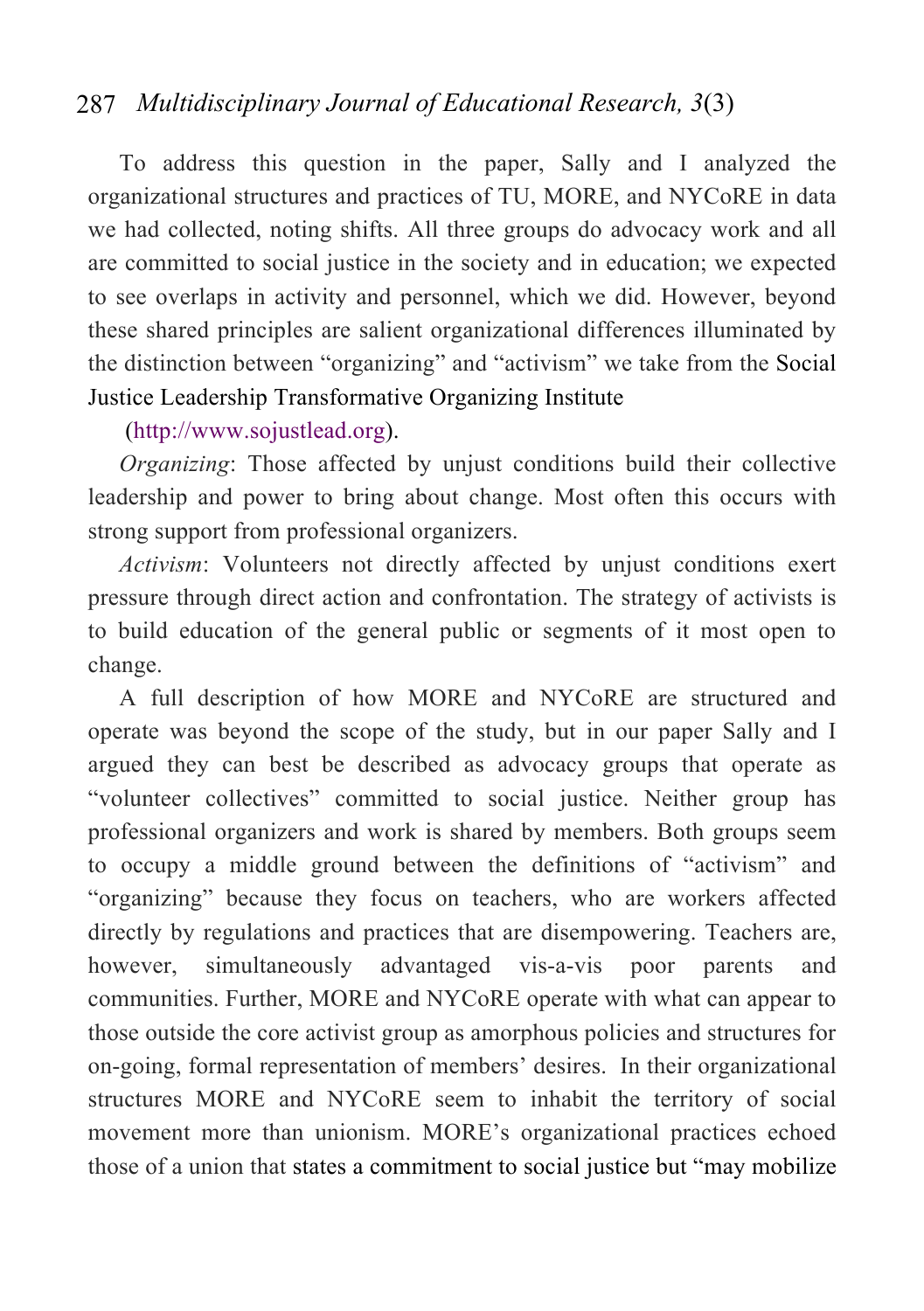members... in conditions largely defined by leaders...[that] can be easily accommodated within and could even reinforce top-down practices" (Ross, 2007, p. 13).

In her examination of our response to this question subsequent to our writing the paper, Sally proposed that we refine our conclusion, drawing on Miniieri et al (2007). The work of these groups mainly takes the form of political education spaces and resource production, strategies that lend itself to creating an environment around an issue, which is what activism does. Organizing focuses on building collective power through strategic basebuilding, leadership development, successful campaigns and movement building.

During this same period TU struggled with defining its policies for members to decide how decisions should be made. As a partner in the DSC, which requires transparent decision-making policies based on principles it articulates, TU holds itself to expectations of accountability to the youth and community organizations with which it works. This mode of functioning reinforces TU's ideological commitment to democracy, reiterated in its work to build SLT's. Like MORE and NYCoRE, in some ways TU resembles the "organizing" type of group but as TU's membership is teachers, so too might it be placed into the "activism" category in the distinction between "activism" and "organizing." TU activists are working on issues that most directly impact low-income Black and Latino communities, but they're also advocating on issues that impact their working conditions. In fusing a commitment to organizing with a vision of democracy at the school in which teachers, parents and students struggle in common for social justice, we suggest that TU combines elements of "activism" and "organizing." In so doing TU, more than MORE at this point, prefigures the tensions that arise in social movement teacher unionism (Weiner, 2012), though of course on a far smaller scale.

In comparing TU, NYCoRE, and MORE to the UFT, it is essential to keep in mind that unions are bound by legal restrictions that activist groups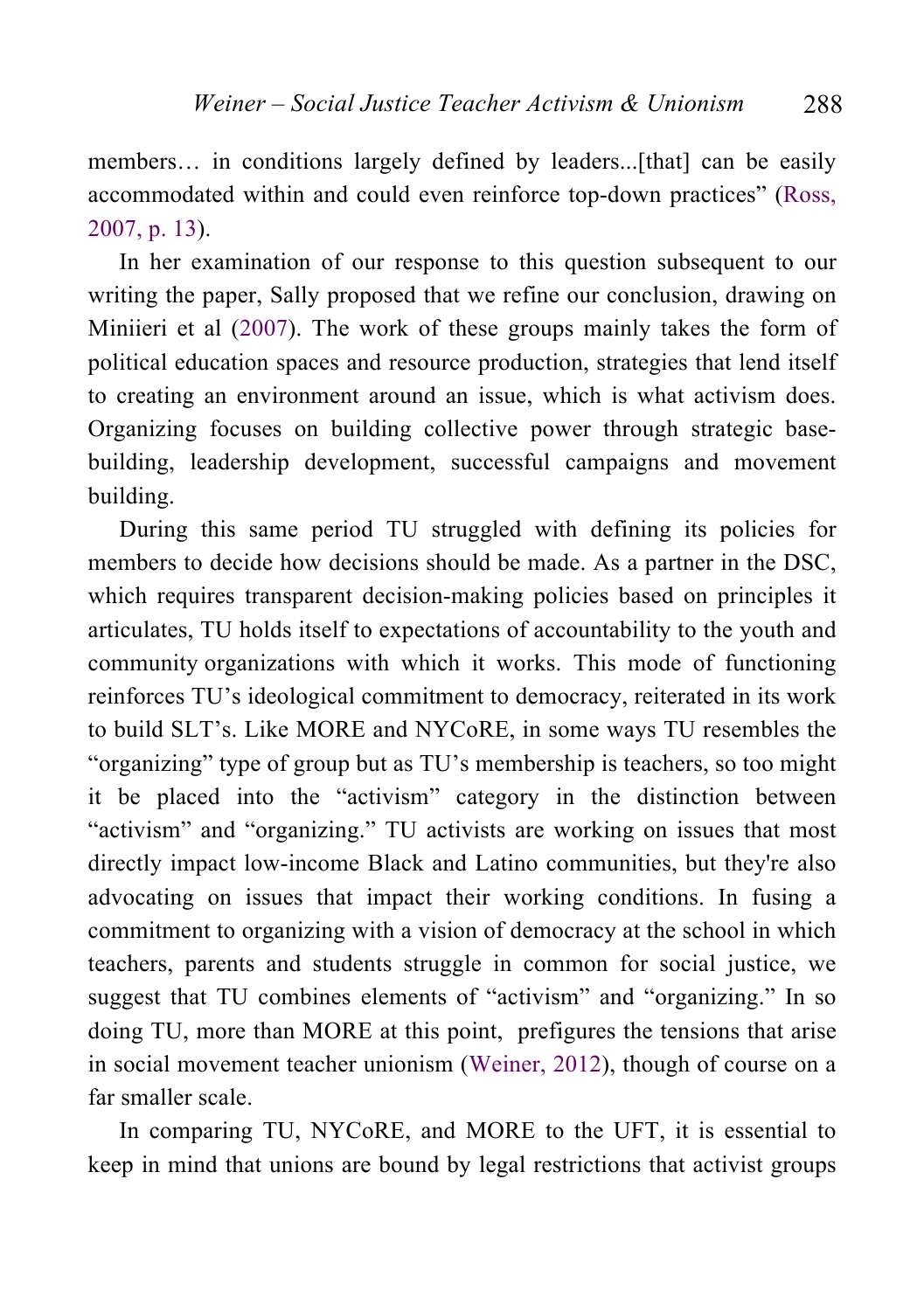are not. Locals in the AFT (and National Education Association) are constrained by legal requirements of contracts, most especially in no-strike pledges and the scope of bargaining. Yet simultaneously, legal requirements about how elections must be conducted can protect democratic norms and procedures, even if the unions have practices that discourage members' participation and oversight (Weiner, 2012).

During the period of our study TU began to tease out how NYC teachers, who are simultaneously advantaged vis a vis the communities most serve and yet disempowered as workers, can develop collective voice for teachers at the school site while building mutually respectful alliances with community partners. Formation of MADJE in March 2013 brought into the constellation of teacher activism yet another network, academics in higher education. The effects, if any, of this new grouping remain to be seen. However, the group's formation also illustrates the "push/pull" dynamic identified previously. Originally conceptualized as a support group for TU, the idea for a network quickly morphed into a proposal for a more diverse group of higher education faculty who could collaborate with one another on various projects. In the process, TU experienced a "pull," a retraction of organizational capacity, loss of the possibility of having a group of faculty who would be committed to support TU's projects. However, creation of a network of higher education faculty who want to support the broad aims of democracy and social justice in education could possibly create more possibilities for all three activist groups, as well as other projects yet to emerge. This is the "push" of the process.

#### **Conclusions**

In arguing for the progressive potential of Advocacy NGOs, Kamatt (2004) notes "The events of Seattle, Genoa and D.C. demonstrate that advocacy NGOs, supported by social movements and trade unions, are in a position to disrupt and stall the formation of the global capitalist market, a task that new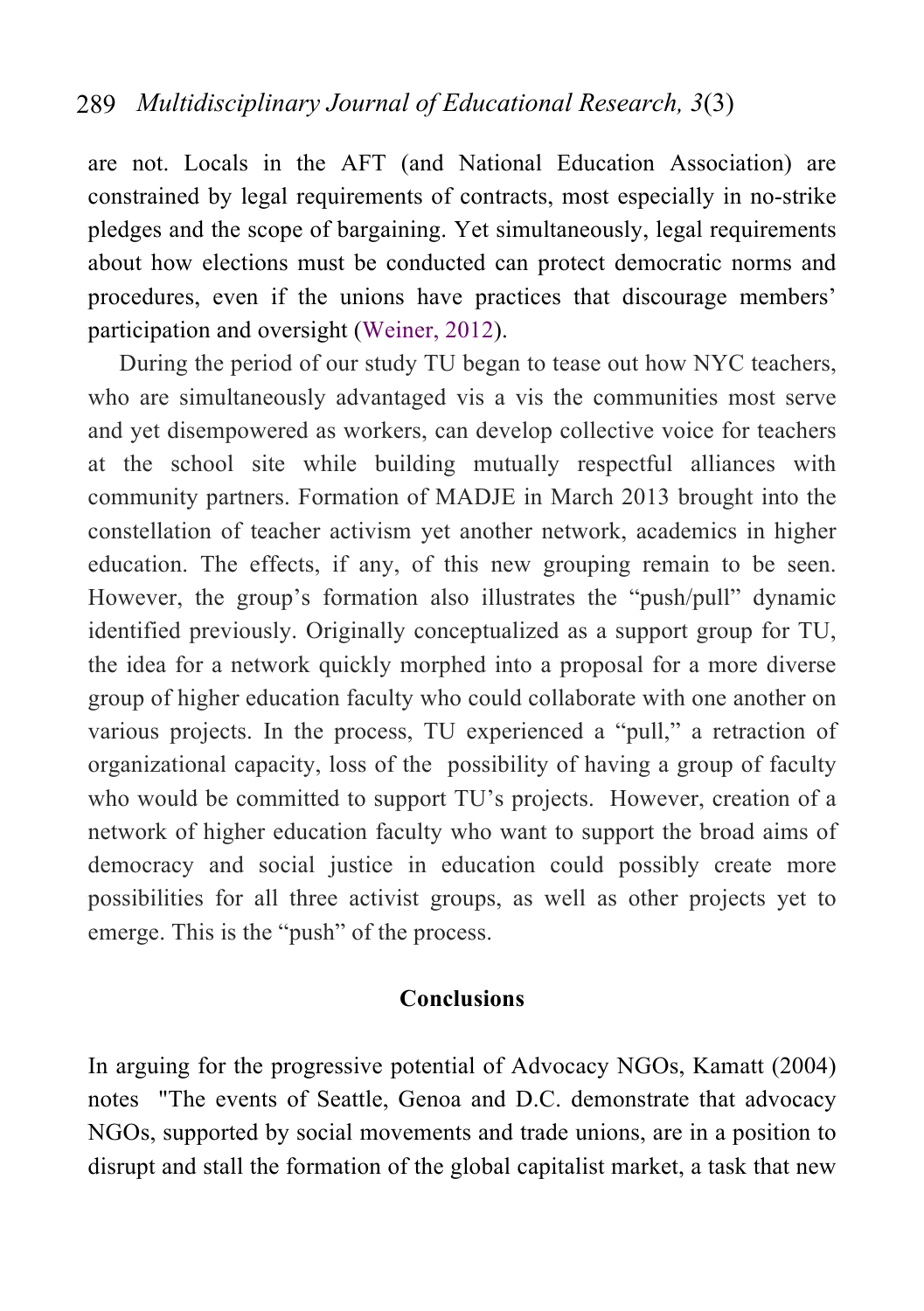economic institutions take as their primary goal" (p. 165). The modest study Sally and I conducted supports Kamatt's contention by illuminating how a small organization of teachers in NYC committed to principles of democratic control of education and teacher unionism allied with communities of poor and working community simultaneously acts on and is acted upon to push back on neoliberalism's global project.

#### **References**

- Aronowitz, S. (2011, 15 December). No-Strike clauses hold back unions. *Labor Notes (Detroit, Michigan).*
- Aronowitz, S. (2011). One, two, many Madisons: The war on public sector workers. *New Labor Forum, 20*(2), 14-21. doi: 10.1353/nlf.2011.0051
- Berube, M. (1988). *Eacher politics: The influence of unions.* New York: Greenwood Press.
- Compton, M. & Weiner, L. (2008). *The global assault on teaching, teachers, and their unions: Stories for resistance*New York: Palgrave Macmillan.
- Dealy, W. (2010). The Greater Toronto Workers' Assembly: Building a space of solidarity, resistance, change. *Relay, 30,* 27-28.
- Dean, A., & Rathke, W. (2008). Beyond the mutual backscratch: A new model for labor community coalitions. *New Labor Forum, 17*(3), 47- 56. doi: 10.1080/10957960802362670.
- Early, S. (2009). *Embedded with organized labor: Journalistic reflections on the class war at home.* New York: Monthly Review Press.
- Fine, M. (1993). [Ap]parent involvement: Reflections on parents, power, and urban public schools. *Teachers College Record, 94,* 682-729.
- Gandara, P., & Contreras, F. (2009). *The Latino education crisis: The consequences of failed social policies.* Cambridge, MA: Harvard Univ. Press.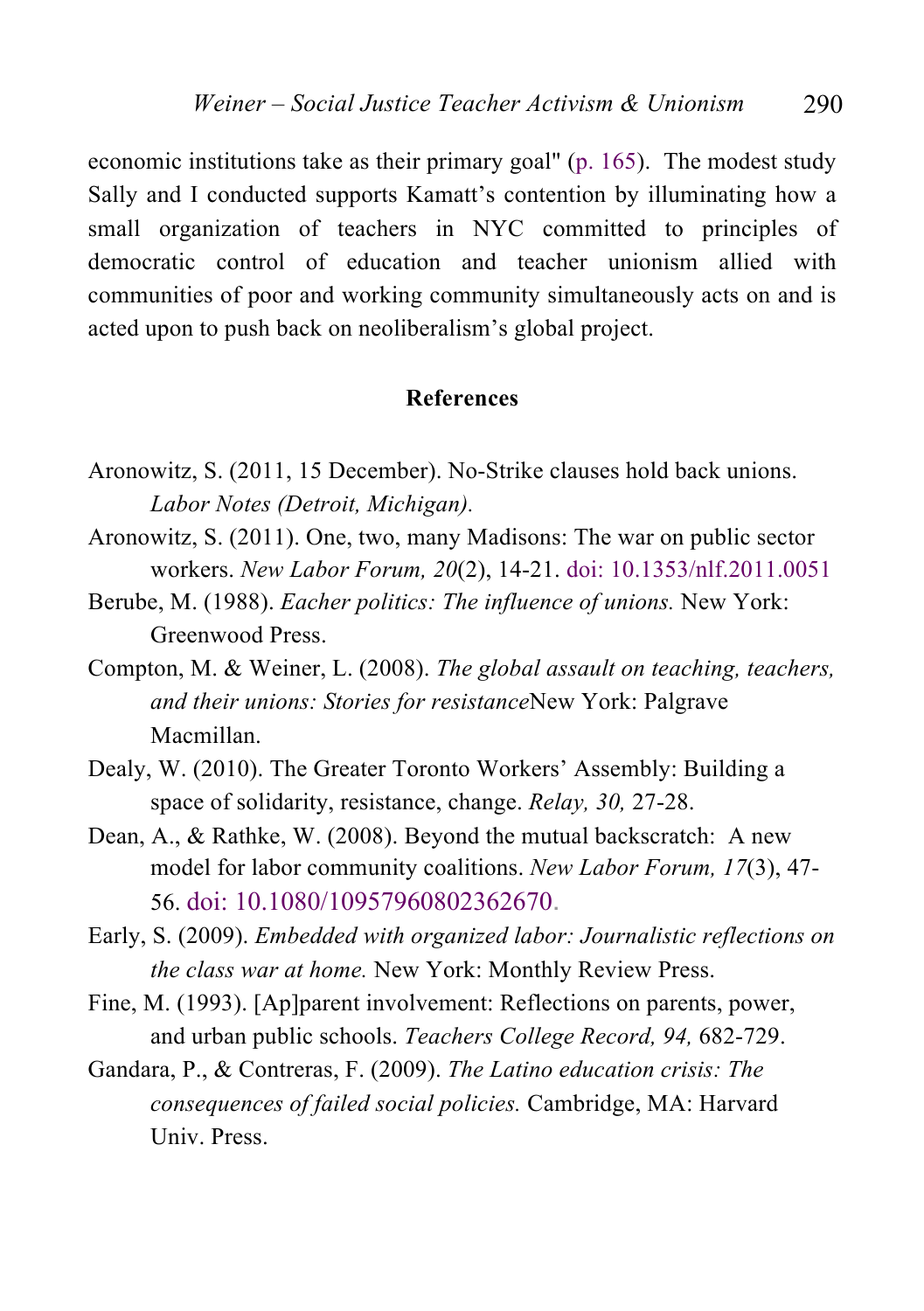- 291 *Multidisciplinary Journal of Educational Research, 3*(3)
	- Gindin, S. (2012). Marx's proletariat. What can today's labor movement learn from Marx? *New Labor Forum, 21*(2), 15-23. doi: 10.1353/nlf.2012.0044
	- Gutstein, E. & Lipman, P. (2013). The rebirth of the Chicago Teachers Union and possibilities for a counter-hegemonic education movement. *Monthly Review, 65*(2), N.p. Retrieved 23 September 2013, from http://monthlyreview.org/2013/06/01/the-rebirth-of-the-chicagoteachers-union-and-possibilities-for-a-counter-hegemonic-educationmovement.
	- Jellerna, A. (18 December 2002). *GCE response to World Development Report 2004 outline*. Retrieved 21 June 2004, from http://econ.worldbank.org/files/23475\_GCE\_response\_to\_WDR.pdf.
	- Kamatt, S. (2004). The privatization of public interest: Theorizing NGO discourse in a neoliberal era. *Review of International Political Economy, 11*(1), 155-176. doi: 10.1080/0969229042000179794
	- Klees, S. J. ((1999) 2002). Privatization and neo-liberalism: Ideology and evidence in rhetorical reforms. *Current issues in comparative education, 1*(2), 19-26. Retrieved 13 May 2013, from Teachers College, Columbia University:

http://devweb.tc.columbia.edu/i/a/document/25645\_1\_2\_Klees.pdf.

- Klees, S. J. (2008). NGOs, civil society, and development: Is there a Third Way? *Current Issues in Comparative Education, 10*(1-2), 22-25. Retrieved from Teachers College, Columbia University: http://devweb.tc.columbia.edu/i/a/document/25618\_10\_Klees.pdf.
- Klees, S. J. (2010). Towards a progressive view of aid, education, and development. *Current issues in comparative education, 13*(1), 7-28. Retrieved 13 May 2013, from Teachers College, Columbia University:

http://devweb.tc.columbia.edu/i/a/document/25596\_13\_01\_Klees.pdf.

Kuehn, L. (2004). Leaning between conspiracy and hegemony: OECD, UNESCO and the tower of PISA. In M. Moll (Ed.), *Passing the test.*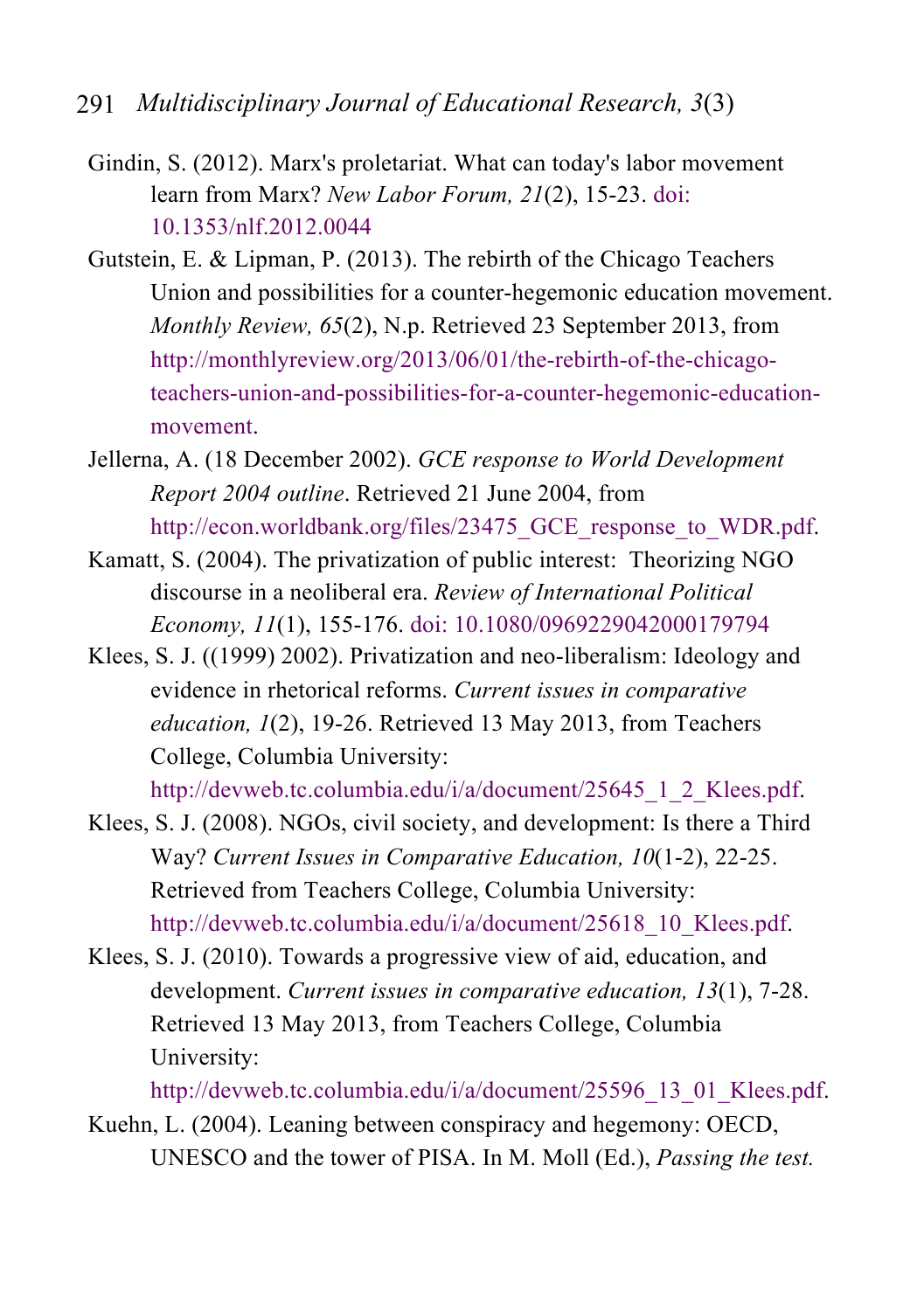*The false promises of standardized testing* (pp. 57-66). Ottawa CA: Canadian Centre for Policy Alternatives.

- Kuehn, L. (2008). The education world is not flat. In M. Compton & L. Weiner (Eds.), *The global assault on teaching, teachers, and their unions: Stories for resistance* (pp. 53-72). New York: Palgrave Macmillan.
- Lier, D. C., & Stokke, K. (2006). Maximum working class unity? Challenges to local social movement unionism in Cape Town. *Antipode, 38*(4), 802-824.
- Lipman, P. (2004). *High stakes education. Inequality, globalization, and urban school reform.* New York: Routledge Falmer.
- Lipman, P. (2011). *The New political economy of urban education: Neoliberalism, race, and the Right to the City.* New York: Taylor and Francis.
- Lipman, P. (2011). *The New political economy of urban education: Neoliberalism, race, and the Right to the City.* New York: Taylor and Francis.
- Minieri, J., Getsos, P., & Klein, K. (2007). *Tools for radical democracy: How to organize for power in your community.* Hoboken, NJ: John Wiley and sons.
- Moody, K. (1997). *Workers in a lean world. Unions in the international economy.* New York: Verso.
- Pastrana, J. P. (2010). Terminating the teaching profession: Neoliberal reform, resistance and the assault on teachers in Chile [Electronic version]. *Workplace. A Journal for Academic Labor, 17*(Working In, and Against, the Neo-Liberal State: Global Perspectives on K-12 Teacher Unions), 14-31. .
- Perez, G. (2012, 19 January). Contracts are worth defending, even with nostrike clauses. *Labor Notes (Detroit, Michigan).*
- Petersen, B. (1997). We need a new vision of teacher unions. *Rethinking Schools, 11*(4), N.a. Retrieved from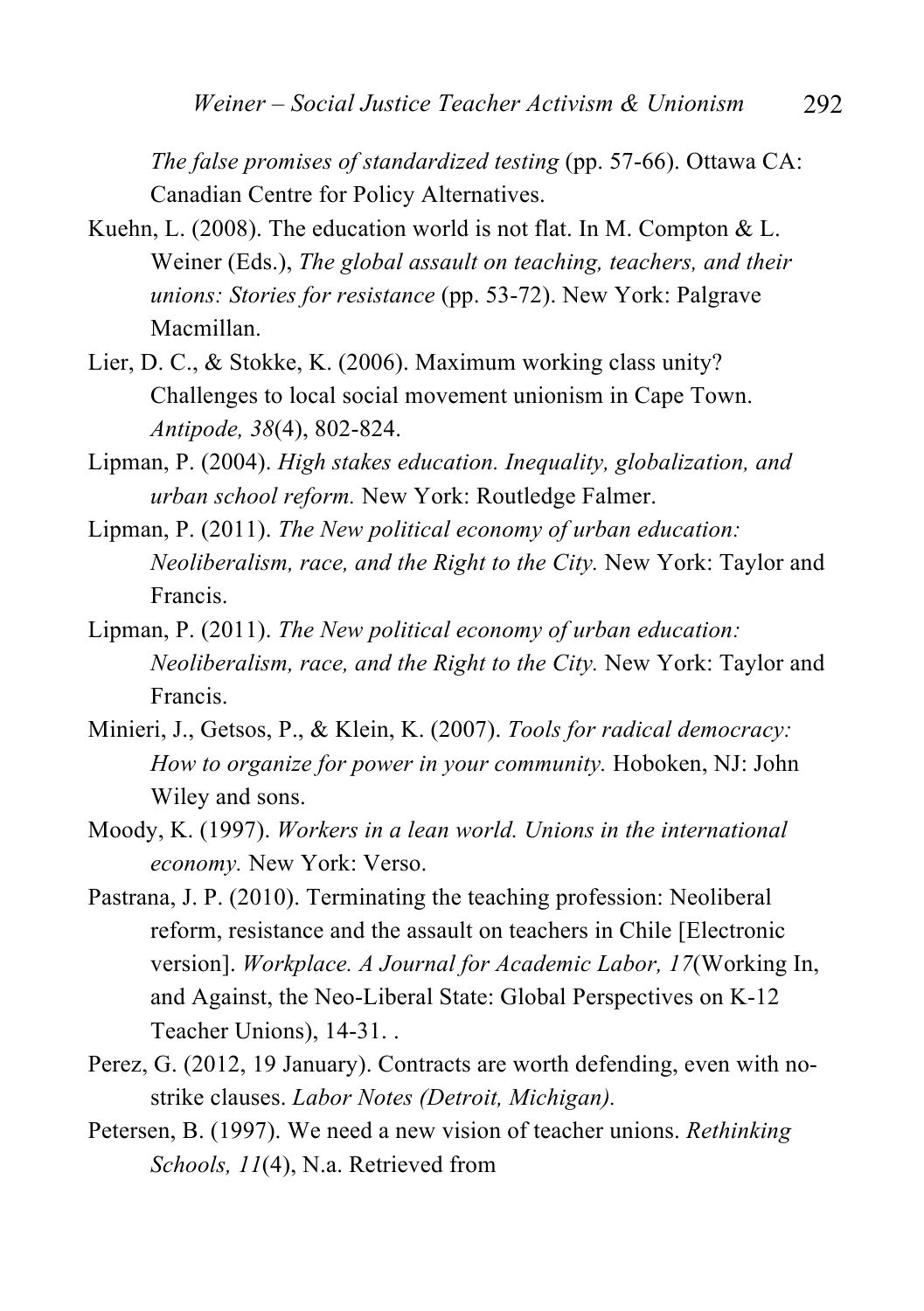http://www.rethinkingschools.org/special\_reports/union/un11\_4.shtml (Milwaukee).

Ramos, J. (1999). *Alternatives for democratic education in the Americas*. Retrieved 8 July 2005, from Civil Society Network for Public Education in the Americas - CSNPEA: http://www.vcn.bc.ca/idea/ramos.htm.

Ravitch, D. (2010). *The death and life of the great American school system.* New York: Basic Books.

- Robertson, S. L. (2000). *A class act. Changing teachers' work, globalisation and the state.* New York: Falmer Press.
- Ross, S. (2007). Varieties of social unionism: Towards a framework for comparison. *Just Labour: A Canadian Journal of Work and Society, 11*(16-34).
- Shipps, D. (1997). The invisible hand: Big business and Chicago school reform. *Teachers College Record, 99,* 73-116.
- Stevenson, H. (2010). Special issue introduction [Electronic version]. *Workplace. A Journal for Academic Labor, 17*(Working In, and Against, the Neo-Liberal State: Global Perspectives on K-12 Teacher Unions), 1-10. .
- Stromquist, N. P. (2002). *Education in a globalized world.* New York: Rowman & Littlefield Publishers, Inc.
- Taylor Kerchner, C., Koppich, J. E., & with Ayers, W., et al. (1993). *A union of professionals: Labor relations and educational reform.* New York: Teachers College Press.
- Weiner, L. (1998). Albert Shanker's legacy. *Contemporary Education, 69,* 196-201.
- Weiner, L. (1998). *Rethinking Schools, 13*(1), Readers speak out on teacher unions. Retrieved from Rethinking Schools: http://www.rethinkingschools.org/archive/13\_01/letters.shtml.
- Weiner, L. (2012). *The future of our schools: Teachers unions and social justice.* Chicago: Haymarket Books.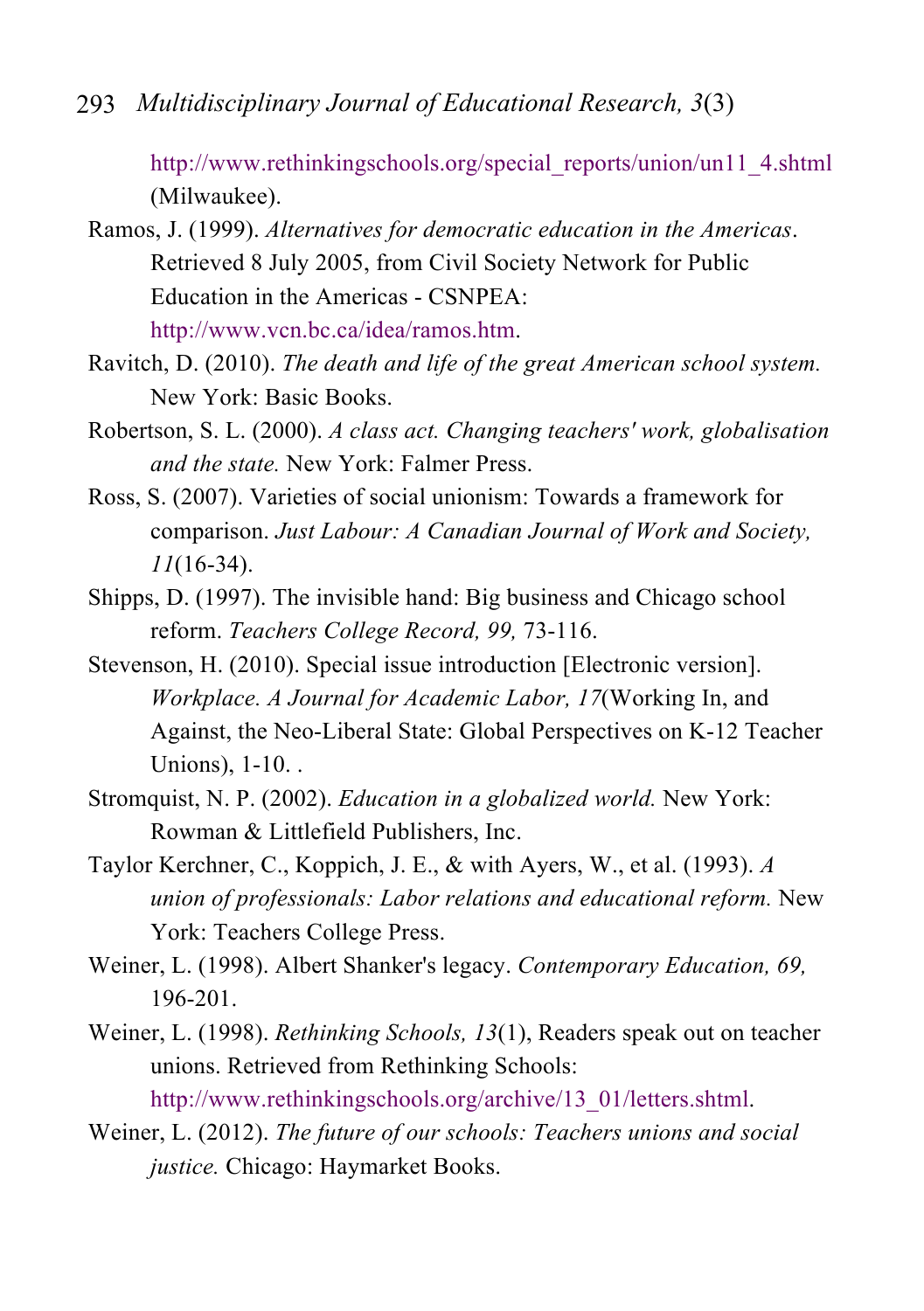Wong, K. K. (1998). *Transforming urban school systems; Integrated governance in Chicago and Birmingham* (Report prepared for the cross-Atlantic conference,"A working conference on school reform in Chicago and Birmingham," Chicago.). Chicago.

**Lois Weiner** is Professor in the Department of Elementary and Secondary Education at New Jersey City University.

**Contact Address:** Direct correspondence to the author at Department of Elementary and Secondary Education, New Jersey City University, Office PSB 312, 2039 Kennedy Boulevard, New Jersey City, NJ (United States of America) – 07305-1597. E-mail address: lweiner@njcu.edu. Twitter: @drloisweiner.

### **Appendix A**

#### **Metro academics for democracy and justice in education**

We invite you to join us in founding New York Metro Academics for Democracy and Justice in Education (MADJE).

We hope this new group will bring voices and resources of higher education faculty to the work of defending public education through the promotion of social justice and collective action between youth, parents and teachers. An essential part of this undertaking is supporting development of rank-and-file teacher union leaders who are committed to authentic solidarity with low-income parents and communities, in the schools and the city.

One of our first projects will be supporting Teachers Unite (TU), an organization of teachers in New York City that is creating new spaces for